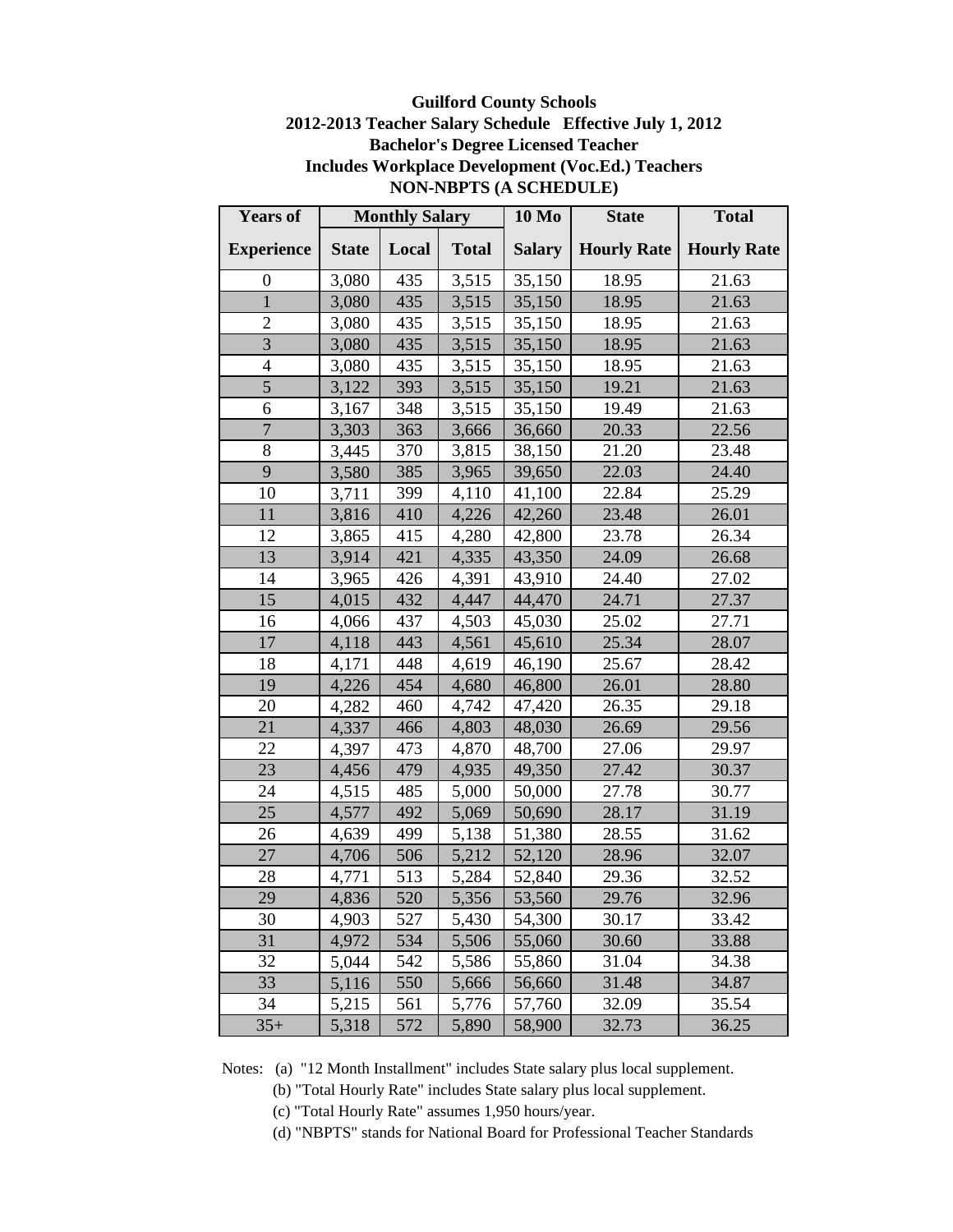## **Guilford County Schools 2012-2013 Teacher Salary Schedule Effective July 1, 2012 Master's Degree Licensed Teacher Provisionally Licensed Psychologists NON-NBPTS (M SCHEDULE)**

| <b>Years of</b>   |              | <b>Monthly Salary</b> |              | <b>10 Mo</b>        | <b>State</b>       | <b>Total</b>       |
|-------------------|--------------|-----------------------|--------------|---------------------|--------------------|--------------------|
| <b>Experience</b> | <b>State</b> | Local                 | <b>Total</b> | <b>Salary</b>       | <b>Hourly Rate</b> | <b>Hourly Rate</b> |
| $\overline{0}$    | 3,388        | 479                   | 3,867        | 38,670              | 20.85              | 23.80              |
| $\mathbf{1}$      | 3,388        | 479                   | 3,867        | 38,670              | 20.85              | 23.80              |
| $\overline{2}$    | 3,388        | 479                   | 3,867        | 38,670              | 20.85              | 23.80              |
| $\overline{3}$    | 3,388        | 479                   | 3,867        | 38,670              | 20.85              | 23.80              |
| 4                 | 3,388        | 479                   | 3,867        | 38,670              | 20.85              | 23.80              |
| 5                 | 3,434        | 433                   | 3,867        | 38,670              | 21.13              | 23.80              |
| 6                 | 3,484        | 383                   | 3,867        | 38,670              | 21.44              | 23.80              |
| $\overline{7}$    | 3,633        | 400                   | 4,033        | 40,330              | 22.36              | 24.82              |
| 8                 | 3,790        | 407                   | 4,197        | 41,970              | 23.32              | 25.83              |
| 9                 | 3,938        | 423                   | 4,361        | 43,610              | 24.23              | 26.84              |
| 10                | 4,082        | 439                   | 4,521        | 45,210              | 25.12              | 27.82              |
| 11                | 4,198        | 451                   | 4,649        | 46,490              | 25.83              | 28.61              |
| 12                | 4,252        | 457                   | 4,709        | 47,090              | 26.17              | 28.98              |
| 13                | 4,305        | 463                   | 4,768        | 47,680              | 26.49              | 29.34              |
| 14                | 4,362        | 469                   | 4,831        | 48,310              | 26.84              | 29.73              |
| 15                | 4,417        | 475                   | 4,892        | 48,920              | 27.18              | 30.10              |
| 16                | 4,473        | 481                   | 4,954        | 49,540              | 27.53              | 30.49              |
| 17                | 4,530        | 487                   | 5,017        | 50,170              | 27.88              | 30.87              |
| 18                | 4,588        | 493                   | 5,081        | 50,810              | 28.23              | 31.27              |
| 19                | 4,649        | 500                   | 5,149        | 51,490              | 28.61              | 31.69              |
| 20                | 4,710        | 506                   | 5,216        | 52,160              | 28.98              | 32.10              |
| 21                | 4,771        | 513                   | 5,284        | 52,840              | 29.36              | 32.52              |
| 22                | 4,837        | 520                   | 5,357        | 53,570              | 29.77              | 32.97              |
| 23                | 4,902        | 527                   | 5,429        | 54,290              | 30.17              | 33.41              |
| 24                | 4,967        | 534                   | 5,501        | 55,010              | 30.57              | 33.85              |
| 25                | 5,035        | 541                   | 5,576        | 55,760              | 30.98              | 34.31              |
| 26                | 5,103        | 549                   | 5,652        | 56,520              | 31.40              | 34.78              |
| 27                | 5,177        | 557                   | 5,734        | $\overline{57,340}$ | 31.86              | 35.29              |
| 28                | 5,248        | 564                   | 5,812        | 58,120              | 32.30              | 35.77              |
| 29                | 5,320        | 572                   | 5,892        | 58,920              | 32.74              | 36.26              |
| 30                | 5,393        | 580                   | 5,973        | 59,730              | 33.19              | 36.76              |
| 31                | 5,469        | 588                   | 6,057        | 60,570              | 33.66              | 37.27              |
| 32                | 5,548        | 596                   | 6,144        | 61,440              | 34.14              | 37.81              |
| 33                | 5,628        | 605                   | 6,233        | 62,330              | 34.63              | 38.36              |
| 34                | 5,737        | 617                   | 6,354        | 63,540              | 35.30              | 39.10              |
| $35+$             | 5,850        | 629                   | 6,479        | 64,790              | 36.00              | 39.87              |

- (b) "Total Hourly Rate" includes State salary plus local supplement.
- (c) "Total Hourly Rate" assumes 1,950 hours/year.
- (d) "NBPTS" stands for National Board for Professional Teacher Standards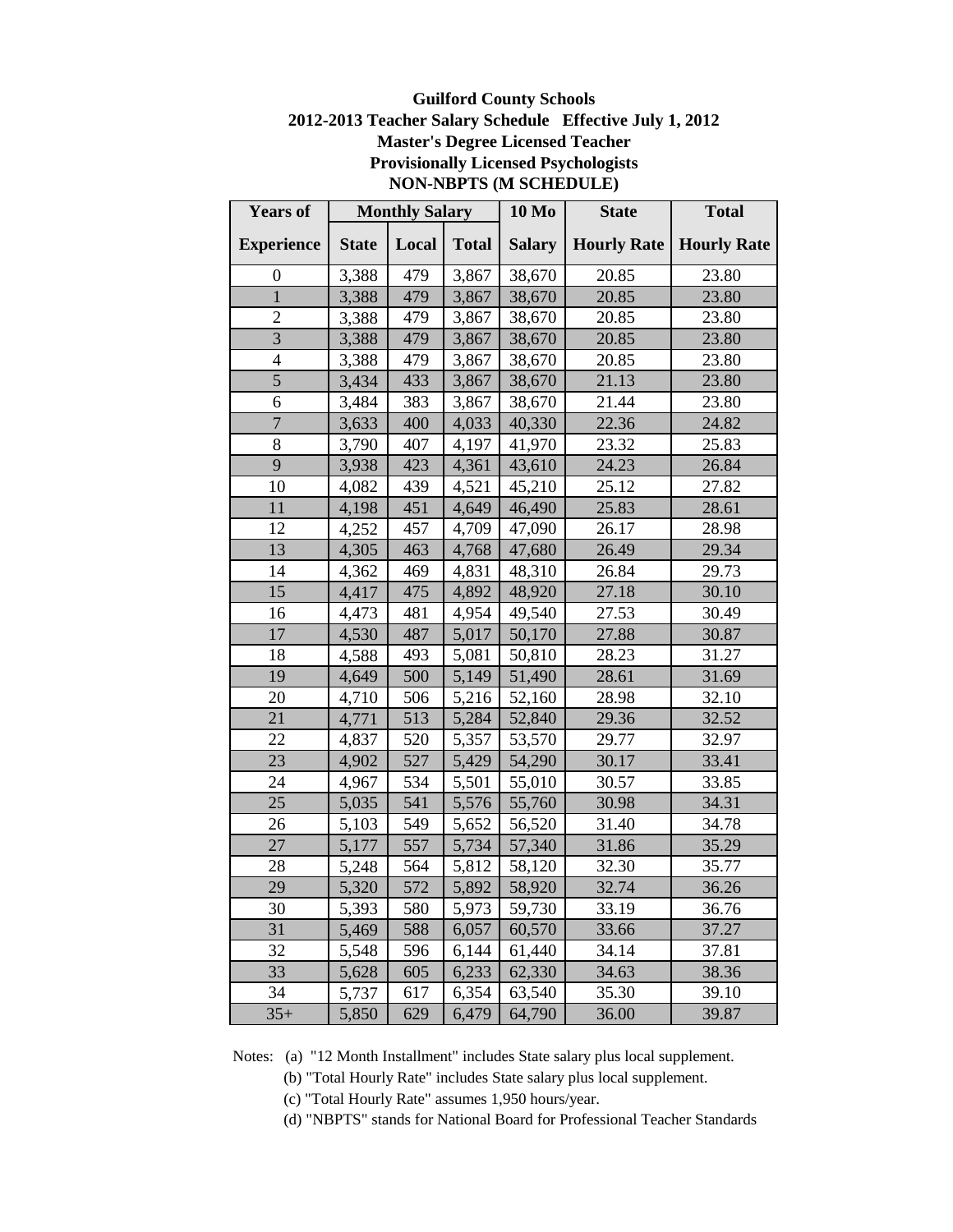## **Guilford County Schools 2012-2013 Teacher Salary Schedule Effective July 1, 2012 Advanced License Holders NON-NBPTS (MS SCHEDULE)**

| <b>Years of</b>   |              | <b>Monthly Salary</b> |              | <b>10 Mo</b>  | <b>State</b>       | <b>Total</b>       |
|-------------------|--------------|-----------------------|--------------|---------------|--------------------|--------------------|
| <b>Experience</b> | <b>State</b> | Local                 | <b>Total</b> | <b>Salary</b> | <b>Hourly Rate</b> | <b>Hourly Rate</b> |
| $\overline{0}$    | 3,514        | 493                   | 4,007        | 40,070        | 21.62              | 24.66              |
| $\mathbf{1}$      | 3,514        | 493                   | 4,007        | 40,070        | 21.62              | 24.66              |
| $\overline{2}$    | 3,514        | 493                   | 4,007        | 40,070        | 21.62              | 24.66              |
| 3                 | 3,514        | 493                   | 4,007        | 40,070        | 21.62              | 24.66              |
| $\overline{4}$    | 3,514        | 493                   | 4,007        | 40,070        | 21.62              | 24.66              |
| 5                 | 3,560        | 447                   | 4,007        | 40,070        | 21.91              | 24.66              |
| 6                 | 3,610        | 397                   | 4,007        | 40,070        | 22.22              | 24.66              |
| $\overline{7}$    | 3,759        | 413                   | 4,172        | 41,720        | 23.13              | 25.67              |
| 8                 | 3,916        | 421                   | 4,337        | 43,370        | 24.10              | 26.69              |
| 9                 | 4,064        | 437                   | 4,501        | 45,010        | 25.01              | 27.70              |
| 10                | 4,208        | 452                   | 4,660        | 46,600        | 25.90              | 28.68              |
| 11                | 4,324        | 465                   | 4,789        | 47,890        | 26.61              | 29.47              |
| 12                | 4,378        | 471                   | 4,849        | 48,490        | 26.94              | 29.84              |
| 13                | 4,431        | 476                   | 4,907        | 49,070        | 27.27              | 30.20              |
| 14                | 4,488        | 482                   | 4,970        | 49,700        | 27.62              | 30.58              |
| 15                | 4,543        | 488                   | 5,031        | 50,310        | 27.96              | 30.96              |
| 16                | 4,599        | 494                   | 5,093        | 50,930        | 28.30              | 31.34              |
| 17                | 4,656        | 501                   | 5,157        | 51,570        | 28.65              | 31.74              |
| 18                | 4,714        | 507                   | 5,221        | 52,210        | 29.01              | 32.13              |
| 19                | 4,775        | 513                   | 5,288        | 52,880        | 29.38              | 32.54              |
| 20                | 4,836        | 520                   | 5,356        | 53,560        | 29.76              | 32.96              |
| 21                | 4,897        | 526                   | 5,423        | 54,230        | 30.14              | 33.37              |
| 22                | 4,963        | 534                   | 5,497        | 54,970        | 30.54              | 33.83              |
| 23                | 5,028        | 541                   | 5,569        | 55,690        | 30.94              | 34.27              |
| 24                | 5,093        | 547                   | 5,640        | 56,400        | 31.34              | 34.71              |
| 25                | 5,161        | 555                   | 5,716        | 57,160        | 31.76              | 35.18              |
| 26                | 5,229        | 562                   | 5,791        | 57,910        | 32.18              | 35.64              |
| 27                | 5,303        | 570                   | 5,873        | 58,730        | 32.63              | 36.14              |
| 28                | 5,374        | 578                   | 5,952        | 59,520        | 33.07              | 36.63              |
| 29                | 5,446        | 585                   | 6,031        | 60,310        | 33.51              | 37.11              |
| 30                | 5,519        | 593                   | 6,112        | 61,120        | 33.96              | 37.61              |
| 31                | 5,595        | 601                   | 6,196        | 61,960        | 34.43              | 38.13              |
| 32                | 5,674        | 610                   | 6,284        | 62,840        | 34.92              | 38.67              |
| 33                | 5,754        | 619                   | 6,373        | 63,730        | 35.41              | 39.22              |
| 34                | 5,863        | 630                   | 6,493        | 64,930        | 36.08              | 39.96              |
| $35+$             | 5,976        | 642                   | 6,618        | 66,180        | 36.78              | 40.73              |
|                   |              |                       |              |               |                    |                    |

Notes: (a) "12 Month Installment" includes State salary plus local supplement.

(b) "Total Hourly Rate" includes State salary plus local supplement.

(c) "Total Hourly Rate" assumes 1,950 hours/year.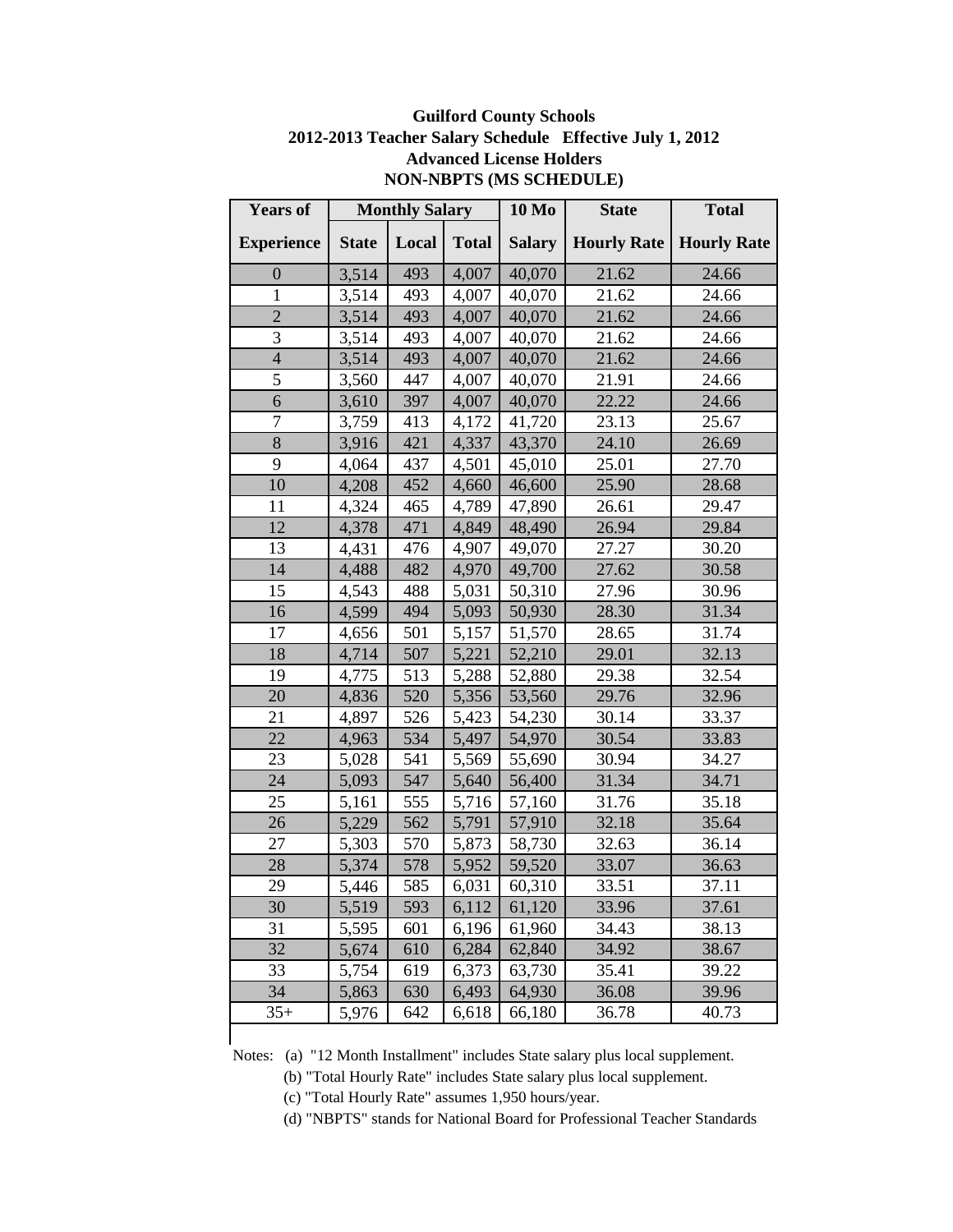| <b>Years of</b>   |              | <b>Monthly Salary</b> |              | <b>10 Mo</b> | <b>State</b>                   | <b>Total</b> |
|-------------------|--------------|-----------------------|--------------|--------------|--------------------------------|--------------|
| <b>Experience</b> | <b>State</b> | Local                 | <b>Total</b> | Salary       | <b>Hourly Rate Hourly Rate</b> |              |
| $\overline{0}$    | 3,641        | 507                   | 4,148        | 41,480       | 22.41                          | 25.53        |
| $\mathbf{1}$      | 3,641        | 507                   | 4,148        | 41,480       | 22.41                          | 25.53        |
| $\overline{2}$    | 3,641        | 507                   | 4,148        | 41,480       | 22.41                          | 25.53        |
| $\overline{3}$    | 3,641        | 507                   | 4,148        | 41,480       | 22.41                          | 25.53        |
| 4                 | 3,641        | 507                   | 4,148        | 41,480       | 22.41                          | 25.53        |
| 5                 | 3,687        | 461                   | 4,148        | 41,480       | 22.69                          | 25.53        |
| 6                 | 3,737        | 411                   | 4,148        | 41,480       | 23.00                          | 25.53        |
| $\overline{7}$    | 3,886        | 427                   | 4,313        | 43,130       | 23.91                          | 26.54        |
| 8                 | 4,043        | 435                   | 4,478        | 44,780       | 24.88                          | 27.56        |
| 9                 | 4,191        | 451                   | 4,642        | 46,420       | 25.79                          | 28.57        |
| 10                | 4,335        | 466                   | 4,801        | 48,010       | 26.68                          | 29.54        |
| 11                | 4,451        | 478                   | 4,929        | 49,290       | 27.39                          | 30.33        |
| 12                | 4,505        | 484                   | 4,989        | 49,890       | 27.72                          | 30.70        |
| 13                | 4,558        | 490                   | 5,048        | 50,480       | 28.05                          | 31.06        |
| 14                | 4,615        | 496                   | 5,111        | 51,110       | 28.40                          | 31.45        |
| 15                | 4,670        | 502                   | 5,172        | 51,720       | 28.74                          | 31.83        |
| 16                | 4,726        | 508                   | 5,234        | 52,340       | 29.08                          | 32.21        |
| 17                | 4,783        | 514                   | 5,297        | 52,970       | 29.43                          | 32.60        |
| 18                | 4,841        | 520                   | 5,361        | 53,610       | 29.79                          | 32.99        |
| 19                | 4,902        | 527                   | 5,429        | 54,290       | 30.17                          | 33.41        |
| 20                | 4,963        | 534                   | 5,497        | 54,970       | 30.54                          | 33.83        |
| 21                | 5,024        | 540                   | 5,564        | 55,640       | 30.92                          | 34.24        |
| 22                | 5,090        | 547                   | 5,637        | 56,370       | 31.32                          | 34.69        |
| 23                | 5,155        | 554                   | 5,709        | 57,090       | 31.72                          | 35.13        |
| 24                | 5,220        | 561                   | 5,781        | 57,810       | 32.12                          | 35.58        |
| 25                | 5,288        | 568                   | 5,856        | 58,560       | 32.54                          | 36.04        |
| 26                | 5,356        | 576                   | 5,932        | 59,320       | 32.96                          | 36.50        |
| 27                | 5,430        | 584                   | 6,014        | 60,140       | 33.42                          | 37.01        |
| 28                | 5,501        | 591                   | 6,092        | 60,920       | 33.85                          | 37.49        |
| 29                | 5,573        | 599                   | 6,172        | 61,720       | 34.30                          | 37.98        |
| 30                | 5,646        | 607                   | 6,253        | 62,530       | 34.74                          | 38.48        |
| 31                | 5,722        | 615                   | 6,337        | 63,370       | 35.21                          | 39.00        |
| 32                | 5,801        | 624                   | 6,425        | 64,250       | 35.70                          | 39.54        |
| 33                | 5,881        | 632                   | 6,513        | 65,130       | 36.19                          | 40.08        |
| 34                | 5,990        | 644                   | 6,634        | 66,340       | 36.86                          | 40.82        |
| $35+$             | 6,103        | 656                   | 6,759        | 67,590       | 37.56                          | 41.59        |

**Guilford County Schools 2012-2013 Teacher Salary Schedule Effective July 1, 2012 Doctorate License Holders NON-NBPTS (MD SCHEDULE)**

Notes: (a) "12 Month Installment" includes State salary plus local supplement.

(b) "Total Hourly Rate" includes State salary plus local supplement.

(c) "Total Hourly Rate" assumes 1,950 hours/year.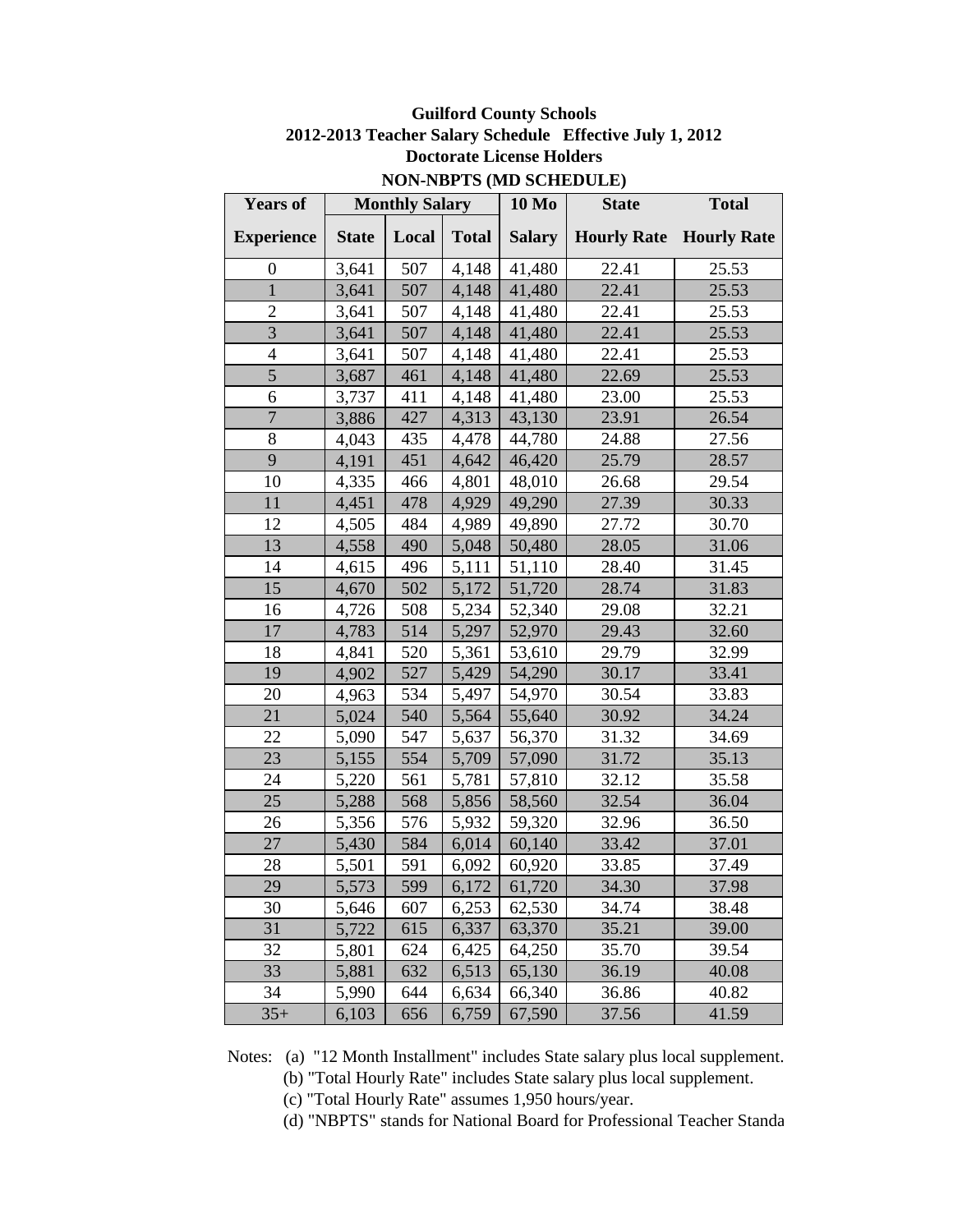### **Guilford County Schools 2012-2013 Teacher Salary Schedule Effective July 1, 2012 Bachelor's Degree Licensed Teacher Includes Workplace Development (Voc.Ed.) Teachers NBPTS (NA SCHEDULE)**

| <b>Years of</b>   |              | <b>Monthly Salary</b> |              | <b>10 Mo</b>  | <b>State</b>       | <b>Total</b>       |
|-------------------|--------------|-----------------------|--------------|---------------|--------------------|--------------------|
| <b>Experience</b> | <b>State</b> | Local                 | <b>Total</b> | <b>Salary</b> | <b>Hourly Rate</b> | <b>Hourly Rate</b> |
| $\theta$          | N/A          | N/A                   | N/A          | N/A           | $\rm N/A$          | N/A                |
| $\mathbf{1}$      | N/A          | N/A                   | N/A          | N/A           | N/A                | N/A                |
| $\mathfrak{2}$    | N/A          | N/A                   | N/A          | N/A           | N/A                | N/A                |
| 3                 | 3,450        | 435                   | 3,885        | 38,850        | 21.23              | 23.91              |
| $\overline{4}$    | 3,450        | 435                   | 3,885        | 38,850        | 21.23              | 23.91              |
| $\overline{5}$    | 3,497        | 393                   | 3,890        | 38,900        | 21.52              | 23.94              |
| 6                 | 3,547        | 348                   | 3,895        | 38,950        | 21.83              | 23.97              |
| $\overline{7}$    | 3,699        | 363                   | 4,062        | 40,620        | 22.76              | 25.00              |
| 8                 | 3,858        | 370                   | 4,228        | 42,280        | 23.74              | 26.02              |
| 9                 | 4,010        | 385                   | 4,395        | 43,950        | 24.68              | 27.05              |
| 10                | 4,156        | 399                   | 4,555        | 45,550        | 25.58              | 28.03              |
| 11                | 4,274        | 410                   | 4,684        | 46,840        | 26.30              | 28.82              |
| 12                | 4,329        | 415                   | 4,744        | 47,440        | 26.64              | 29.19              |
| 13                | 4,384        | 421                   | 4,805        | 48,050        | 26.98              | 29.57              |
| 14                | 4,441        | 426                   | 4,867        | 48,670        | 27.33              | 29.95              |
| 15                | 4,497        | 432                   | 4,929        | 49,290        | 27.67              | 30.33              |
| 16                | 4,554        | 437                   | 4,991        | 49,910        | 28.02              | 30.71              |
| 17                | 4,612        | 443                   | 5,055        | 50,550        | 28.38              | 31.11              |
| 18                | 4,672        | 448                   | 5,120        | 51,200        | 28.75              | 31.51              |
| 19                | 4,733        | 454                   | 5,187        | 51,870        | 29.13              | 31.92              |
| 20                | 4,796        | 460                   | 5,256        | 52,560        | 29.51              | 32.34              |
| 21                | 4,857        | 466                   | 5,323        | 53,230        | 29.89              | 32.76              |
| 22                | 4,925        | 473                   | 5,398        | 53,980        | 30.31              | 33.22              |
| 23                | 4,991        | 479                   | 5,470        | 54,700        | 30.71              | 33.66              |
| 24                | 5,057        | 485                   | 5,542        | 55,420        | 31.12              | 34.10              |
| 25                | 5,126        | 492                   | 5,618        | 56,180        | 31.54              | 34.57              |
| 26                | 5,196        | 499                   | 5,695        | 56,950        | 31.98              | 35.05              |
| 27                | 5,271        | 506                   | 5,777        | 57,770        | 32.44              | 35.55              |
| 28                | 5,344        | 513                   | 5,857        | 58,570        | 32.89              | 36.04              |
| 29                | 5,416        | 520                   | 5,936        | 59,360        | 33.33              | 36.53              |
| 30                | 5,491        | 527                   | 6,018        | 60,180        | 33.79              | 37.03              |
| 31                | 5,569        | 534                   | 6,103        | 61,030        | 34.27              | 37.56              |
| 32                | 5,649        | 542                   | 6,191        | 61,910        | 34.76              | 38.10              |
| 33                | 5,730        | 550                   | 6,280        | 62,800        | 35.26              | 38.65              |
| 34                | 5,841        | 561                   | 6,402        | 64,020        | 35.94              | 39.40              |
| $35+$             | 5,956        | 572                   | 6,528        | 65,280        | 36.65              | 40.17              |

- (b) "Total Hourly Rate" includes State salary plus local supplement.
- (c) "Total Hourly Rate" assumes 1,950 hours/year.
- (d) "NBPTS" stands for National Board for Professional Teacher Standards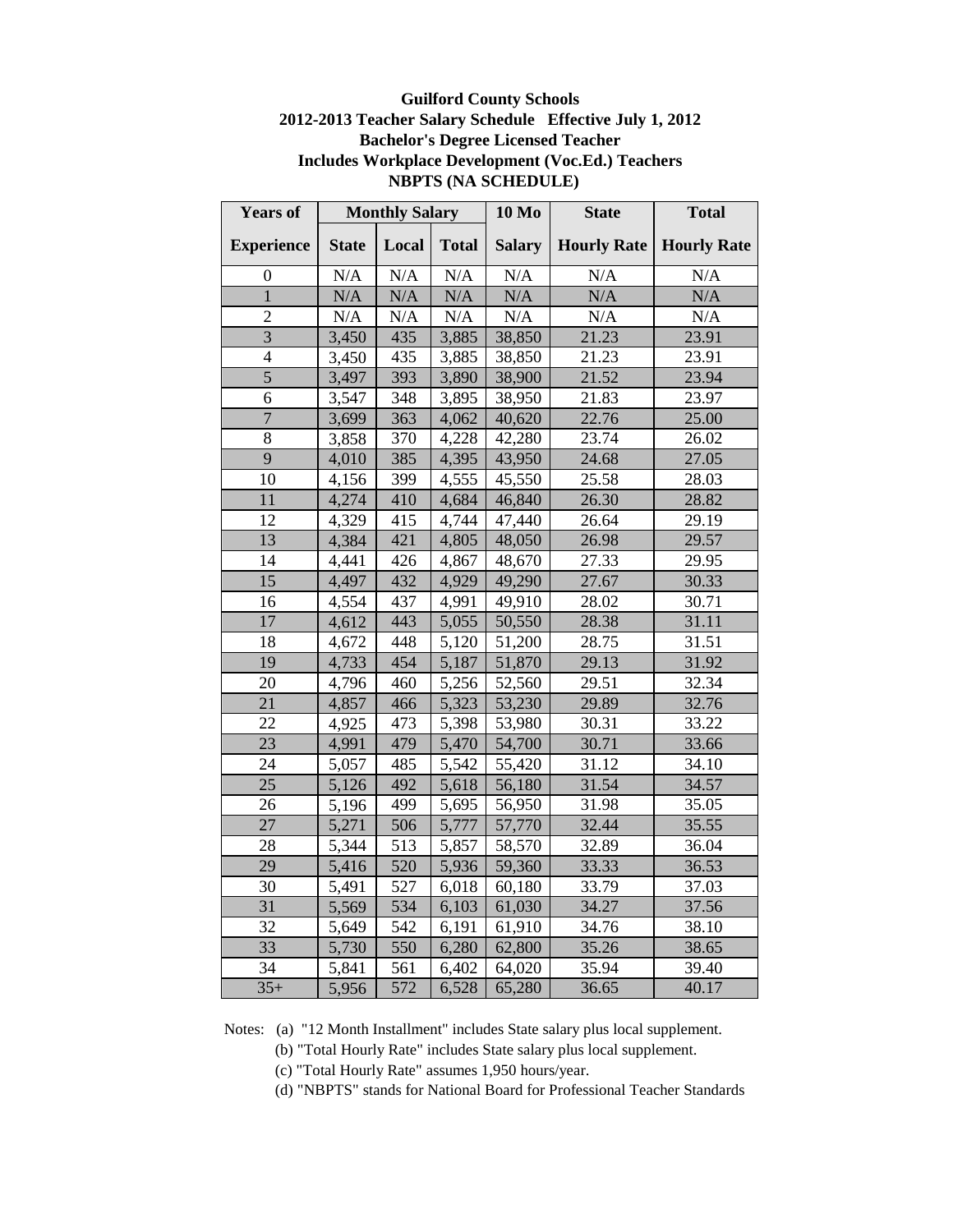#### **Guilford County Schools 2012-2013 Teacher Salary Schedule Effective July 1, 2012 Master's Degree Licensed Teacher NBPTS (NM SCHEDULE)**

| <b>Years of</b>   |              | <b>Monthly Salary</b> |                    | $10\ Mo$      | <b>State</b>       | <b>Total</b>       |
|-------------------|--------------|-----------------------|--------------------|---------------|--------------------|--------------------|
| <b>Experience</b> | <b>State</b> | Local                 | <b>Total</b>       | <b>Salary</b> | <b>Hourly Rate</b> | <b>Hourly Rate</b> |
| $\boldsymbol{0}$  | N/A          | N/A                   | N/A                | N/A           | N/A                | N/A                |
| $\overline{1}$    | N/A          | N/A                   | N/A                | N/A           | N/A                | N/A                |
| $\overline{2}$    | N/A          | N/A                   | N/A                | N/A           | N/A                | N/A                |
| $\overline{3}$    | 3,795        | 479                   | 4,274              | 42,740        | 23.35              | 26.30              |
| $\overline{4}$    | 3,795        | 479                   | 4,274              | 42,740        | 23.35              | 26.30              |
| $\overline{5}$    | 3,846        | 433                   | 4,279              | 42,790        | 23.67              | 26.33              |
| $\overline{6}$    | 3,902        | 383                   | 4,285              | 42,850        | 24.01              | 26.37              |
| $\overline{7}$    | 4,069        | 400                   | 4,469              | 44,690        | 25.04              | 27.50              |
| $\overline{8}$    | 4,245        | 407                   | 4,652              | 46,520        | 26.12              | 28.63              |
| $\overline{9}$    | 4,411        | 423                   | 4,834              | 48,340        | 27.14              | 29.75              |
| 10                | 4,572        | 439                   | 5,011              | 50,110        | 28.14              | 30.84              |
| 11                | 4,702        | 451                   | 5,153              | 51,530        | 28.94              | 31.71              |
| 12                | 4,762        | 457                   | 5,219              | 52,190        | 29.30              | 32.12              |
| 13                | 4,822        | 463                   | 5,285              | 52,850        | 29.67              | 32.52              |
| 14                | 4,885        | 469                   | 5,354              | 53,540        | 30.06              | 32.95              |
| $\overline{15}$   | 4,947        | 475                   | 5,422              | 54,220        | 30.44              | 33.37              |
| $\overline{16}$   | 5,010        | 481                   | $\overline{5,491}$ | 54,910        | 30.83              | 33.79              |
| $\overline{17}$   | 5,074        | 487                   | $\overline{5,561}$ | 55,610        | 31.22              | 34.22              |
| 18                | 5,139        | 493                   | 5,632              | 56,320        | 31.62              | 34.66              |
| 19                | 5,207        | 500                   | 5,707              | 57,070        | 32.04              | 35.12              |
| $\overline{20}$   | 5,275        | 506                   | 5,781              | 57,810        | 32.46              | 35.58              |
| 21                | 5,344        | 513                   | 5,857              | 58,570        | 32.89              | 36.04              |
| 22                | 5,417        | 520                   | 5,937              | 59,370        | 33.34              | 36.54              |
| 23                | 5,490        | 527                   | 6,017              | 60,170        | 33.78              | 37.03              |
| $\overline{24}$   | 5,563        | 534                   | 6,097              | 60,970        | 34.23              | 37.52              |
| $\overline{25}$   | 5,639        | 541                   | 6,180              | 61,800        | 34.70              | 38.03              |
| $\overline{26}$   | 5,715        | 549                   | 6,264              | 62,640        | 35.17              | 38.55              |
| $\overline{27}$   | 5,798        | 557                   | 6,355              | 63,550        | 35.68              | 39.11              |
| 28                | 5,878        | 564                   | 6,442              | 64,420        | 36.17              | 39.64              |
| 29                | 5,958        | 572                   | 6,530              | 65,300        | 36.66              | 40.18              |
| 30                | 6,040        | 580                   | 6,620              | 66,200        | 37.17              | 40.74              |
| 31                | 6,125        | 588                   | 6,713              | 67,130        | 37.69              | 41.31              |
| 32                | 6,214        | 596                   | 6,810              | 68,100        | 38.24              | 41.91              |
| 33                | 6,303        | 605                   | 6,908              | 69,080        | 38.79              | 42.51              |
| 34                | 6,425        | 617                   | 7,042              | 70,420        | 39.54              | 43.34              |
| $35+$             | 6,552        | 629                   | 7,181              | 71,810        | 40.32              | 44.19              |

Notes: (a) "12 Month Installment" includes State salary plus local supplement.

(b) "Total Hourly Rate" includes State salary plus local supplement.

(c) "Total Hourly Rate" assumes 1,950 hours/year.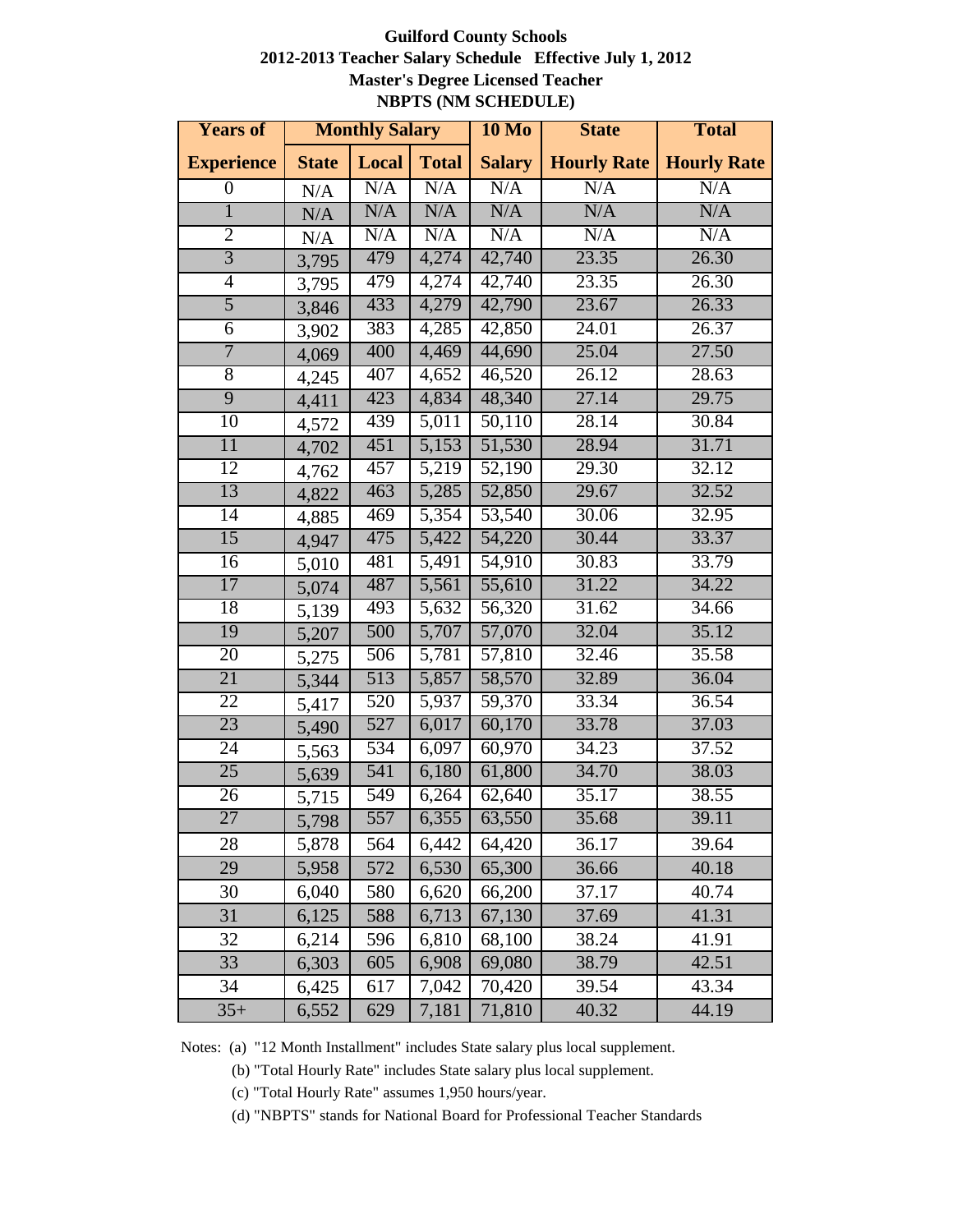| <b>Years of</b>   | <b>Monthly Salary</b> |       | <b>10 Mo</b> | <b>State</b>        | <b>Total</b> |                                  |
|-------------------|-----------------------|-------|--------------|---------------------|--------------|----------------------------------|
| <b>Experience</b> | <b>State</b>          | Local | <b>Total</b> | <b>Salary</b>       |              | <b>Hourly Rate   Hourly Rate</b> |
| $\overline{0}$    | N/A                   | N/A   | N/A          | N/A                 | N/A          | N/A                              |
| $\overline{1}$    | N/A                   | N/A   | N/A          | N/A                 | N/A          | N/A                              |
| $\overline{2}$    | N/A                   | N/A   | $\rm N/A$    | N/A                 | N/A          | N/A                              |
| $\overline{3}$    | 3,921                 | 493   | 4,414        | 44,140              | 24.13        | 27.16                            |
| $\overline{4}$    | 3,921                 | 493   | 4,414        | 44,140              | 24.13        | 27.16                            |
| 5                 | 3,972                 | 447   | 4,419        | 44,190              | 24.44        | 27.19                            |
| 6                 | 4,028                 | 397   | 4,425        | 44,250              | 24.79        | 27.23                            |
| $\overline{7}$    | 4,195                 | 413   | 4,608        | 46,080              | 25.82        | 28.36                            |
| 8                 | 4,371                 | 421   | 4,792        | 47,920              | 26.90        | 29.49                            |
| 9                 | 4,537                 | 437   | 4,974        | 49,740              | 27.92        | 30.61                            |
| 10                | 4,698                 | 452   | 5,150        | 51,500              | 28.91        | 31.69                            |
| 11                | 4,828                 | 465   | 5,293        | 52,930              | 29.71        | 32.57                            |
| 12                | 4,888                 | 471   | 5,359        | 53,590              | 30.08        | 32.98                            |
| 13                | 4,948                 | 476   | 5,424        | 54,240              | 30.45        | 33.38                            |
| 14                | 5,011                 | 482   | 5,493        | 54,930              | 30.84        | 33.80                            |
| 15                | 5,073                 | 488   | 5,561        | 55,610              | 31.22        | 34.22                            |
| 16                | 5,136                 | 494   | 5,630        | 56,300              | 31.61        | 34.65                            |
| 17                | 5,200                 | 501   | 5,701        | 57,010              | 32.00        | 35.08                            |
| 18                | 5,265                 | 507   | 5,772        | 57,720              | 32.40        | 35.52                            |
| 19                | 5,333                 | 513   | 5,846        | 58,460              | 32.82        | 35.98                            |
| 20                | 5,401                 | 520   | 5,921        | 59,210              | 33.24        | 36.44                            |
| 21                | 5,470                 | 526   | 5,996        | 59,960              | 33.66        | 36.90                            |
| 22                | 5,543                 | 534   | 6,077        | 60,770              | 34.11        | 37.40                            |
| 23                | 5,616                 | 541   | 6,157        | 61,570              | 34.56        | 37.89                            |
| 24                | 5,689                 | 547   | 6,236        | 62,360              | 35.01        | 38.38                            |
| 25                | 5,765                 | 555   | 6,320        | 63,200              | 35.48        | 38.89                            |
| 26                | 5,841                 | 562   | 6,403        | 64,030              | 35.94        | 39.40                            |
| 27                | 5,924                 | 570   | 6,494        | $\overline{64,940}$ | 36.46        | 39.96                            |
| 28                | 6,004                 | 578   | 6,582        | 65,820              | 36.95        | 40.50                            |
| 29                | 6,084                 | 585   | 6,669        | 66,690              | 37.44        | 41.04                            |
| 30                | 6,166                 | 593   | 6,759        | 67,590              | 37.94        | 41.59                            |
| 31                | 6,251                 | 601   | 6,852        | 68,520              | 38.47        | 42.17                            |
| 32                | 6,340                 | 610   | 6,950        | 69,500              | 39.02        | 42.77                            |
| 33                | 6,429                 | 619   | 7,048        | 70,480              | 39.56        | 43.37                            |
| 34                | 6,551                 | 630   | 7,181        | 71,810              | 40.31        | 44.19                            |
| $35+$             | 6,678                 | 642   | 7,320        | 73,200              | 41.10        | 45.05                            |

### **Guilford County Schools 2012-2013 Teacher Salary Schedule Effective July 1, 2012 Advanced License Holders NBPTS (NS SCHEDULE)**

- (b) "Total Hourly Rate" includes State salary plus local supplement.
- (c) "Total Hourly Rate" assumes 1,950 hours/year.
- (d) "NBPTS" stands for National Board for Professional Teacher Stand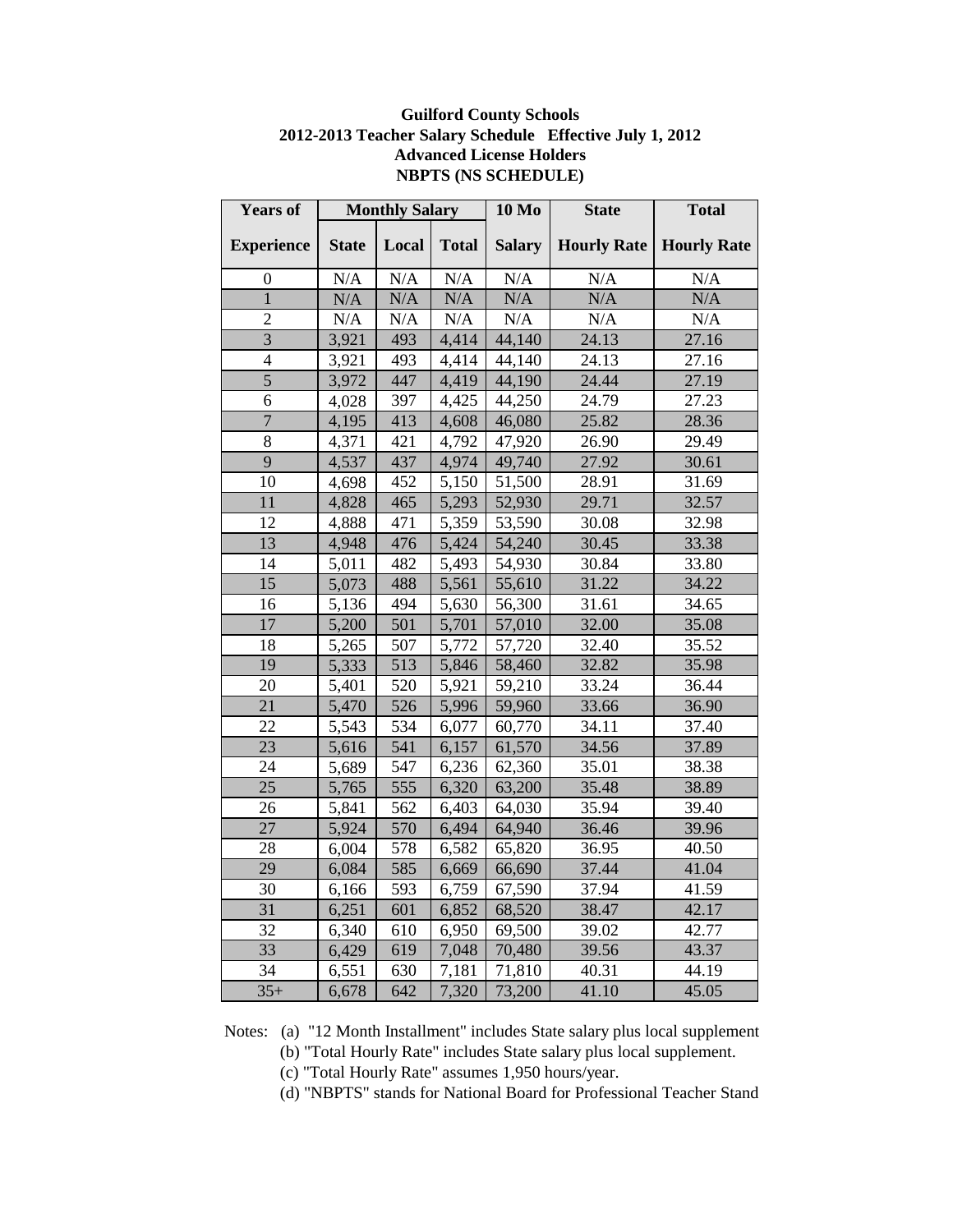### **Guilford County Schools 2012-2013 Teacher Salary Schedule Effective July 1, 2012 Doctorate License Holders NBPTS (ND SCHEDULE)**

| <b>Years of</b>   |              | <b>Monthly Salary</b> |              | <b>10 Mo</b>  | <b>State</b>       | <b>Total</b>       |
|-------------------|--------------|-----------------------|--------------|---------------|--------------------|--------------------|
| <b>Experience</b> | <b>State</b> | Local                 | <b>Total</b> | <b>Salary</b> | <b>Hourly Rate</b> | <b>Hourly Rate</b> |
| $\boldsymbol{0}$  | N/A          | N/A                   | $\rm N/A$    | N/A           | N/A                | N/A                |
| $\mathbf{1}$      | N/A          | N/A                   | N/A          | N/A           | N/A                | N/A                |
| $\overline{2}$    | $\rm N/A$    | $\rm N/A$             | N/A          | $\rm N/A$     | N/A                | N/A                |
| $\overline{3}$    | 4,048        | 507                   | 4,555        | 45,550        | 24.91              | 28.03              |
| $\overline{4}$    | 4,048        | 507                   | 4,555        | 45,550        | 24.91              | 28.03              |
| 5                 | 4,099        | 461                   | 4,560        | 45,600        | 25.22              | 28.06              |
| 6                 | 4,155        | 411                   | 4,566        | 45,660        | 25.57              | 28.10              |
| $\overline{7}$    | 4,322        | 427                   | 4,749        | 47,490        | 26.60              | 29.22              |
| 8                 | 4,498        | 435                   | 4,933        | 49,330        | 27.68              | 30.36              |
| $\overline{9}$    | 4,664        | 451                   | 5,115        | 51,150        | 28.70              | 31.48              |
| 10                | 4,825        | 466                   | 5,291        | 52,910        | 29.69              | 32.56              |
| 11                | 4,955        | 478                   | 5,433        | 54,330        | 30.49              | 33.43              |
| 12                | 5,015        | 484                   | 5,499        | 54,990        | 30.86              | 33.84              |
| 13                | 5,075        | 490                   | 5,565        | 55,650        | 31.23              | 34.25              |
| 14                | 5,138        | 496                   | 5,634        | 56,340        | 31.62              | 34.67              |
| 15                | 5,200        | 502                   | 5,702        | 57,020        | 32.00              | 35.09              |
| 16                | 5,263        | 508                   | 5,771        | 57,710        | 32.39              | 35.51              |
| 17                | 5,327        | 514                   | 5,841        | 58,410        | 32.78              | 35.94              |
| 18                | 5,392        | 520                   | 5,912        | 59,120        | 33.18              | 36.38              |
| 19                | 5,460        | 527                   | 5,987        | 59,870        | 33.60              | 36.84              |
| 20                | 5,528        | 534                   | 6,062        | 60,620        | 34.02              | 37.30              |
| 21                | 5,597        | 540                   | 6,137        | 61,370        | 34.44              | 37.77              |
| 22                | 5,670        | 547                   | 6,217        | 62,170        | 34.89              | 38.26              |
| 23                | 5,743        | 554                   | 6,297        | 62,970        | 35.34              | 38.75              |
| 24                | 5,816        | 561                   | 6,377        | 63,770        | 35.79              | 39.24              |
| 25                | 5,892        | 568                   | 6,460        | 64,600        | 36.26              | 39.75              |
| 26                | 5,968        | 576                   | 6,544        | 65,440        | 36.73              | 40.27              |
| 27                | 6,051        | 584                   | 6,635        | 66,350        | 37.24              | 40.83              |
| 28                | 6,131        | 591                   | 6,722        | 67,220        | 37.73              | 41.37              |
| 29                | 6,211        | 599                   | 6,810        | 68,100        | 38.22              | 41.91              |
| 30                | 6,293        | 607                   | 6,900        | 69,000        | 38.73              | 42.46              |
| 31                | 6,378        | 615                   | 6,993        | 69,930        | 39.25              | 43.03              |
| 32                | 6,467        | 624                   | 7,091        | 70,910        | 39.80              | 43.64              |
| 33                | 6,556        | 632                   | 7,188        | 71,880        | 40.34              | 44.23              |
| 34                | 6,678        | 644                   | 7,322        | 73,220        | 41.10              | 45.06              |
| $35+$             | 6,805        | 656                   | 7,461        | 74,610        | 41.88              | 45.91              |

Notes: (a) "12 Month Installment" includes State salary plus local supplement.

(b) "Total Hourly Rate" includes State salary plus local supplement.

(c) "Total Hourly Rate" assumes 1,950 hours/year.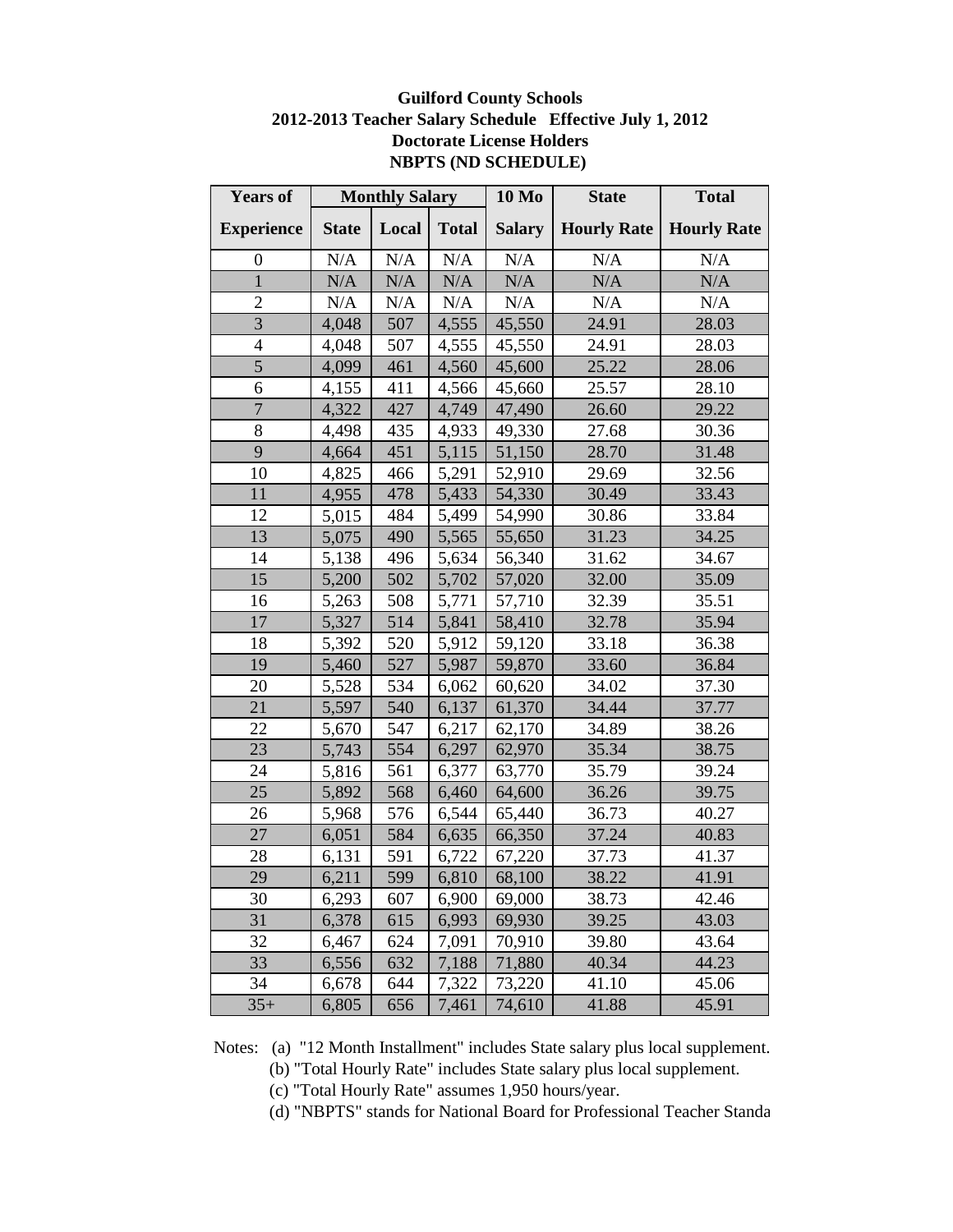### **Guilford County Schools 2012-2013 Teacher Salary Schedule Effective July 1, 2012 Bachelor's Degree Licensed Teacher \*\*\* Special Education Teachers Only \*\*\* NON-NBPTS (AE SCHEDULE)**

| <b>Years of</b>   | <b>Monthly Salary</b> |       | <b>10 Mo</b> | <b>State</b>  | <b>Total</b>       |                    |
|-------------------|-----------------------|-------|--------------|---------------|--------------------|--------------------|
| <b>Experience</b> | <b>State</b>          | Local | <b>Total</b> | <b>Salary</b> | <b>Hourly Rate</b> | <b>Hourly Rate</b> |
| 0                 | 3,080                 | 586   | 3,666        | 36,660        | 18.95              | 22.56              |
| $\overline{1}$    | 3,080                 | 586   | 3,666        | 36,660        | 18.95              | 22.56              |
| $\overline{2}$    | 3,080                 | 586   | 3,666        | 36,660        | 18.95              | 22.56              |
| $\overline{3}$    | 3,080                 | 586   | 3,666        | 36,660        | 18.95              | 22.56              |
| $\overline{4}$    | 3,080                 | 586   | 3,666        | 36,660        | 18.95              | 22.56              |
| 5                 | 3,122                 | 544   | 3,666        | 36,660        | 19.21              | 22.56              |
| 6                 | 3,167                 | 499   | 3,666        | 36,660        | 19.49              | 22.56              |
| $\overline{7}$    | 3,303                 | 512   | 3,815        | 38,150        | 20.33              | 23.48              |
| 8                 | 3,445                 | 520   | 3,965        | 39,650        | 21.20              | 24.40              |
| 9                 | 3,580                 | 530   | 4,110        | 41,100        | 22.03              | 25.29              |
| 10                | 3,711                 | 515   | 4,226        | 42,260        | 22.84              | 26.01              |
| 11                | 3,816                 | 464   | 4,280        | 42,800        | 23.48              | 26.34              |
| 12                | 3,865                 | 470   | 4,335        | 43,350        | 23.78              | 26.68              |
| 13                | 3,914                 | 477   | 4,391        | 43,910        | 24.09              | 27.02              |
| 14                | 3,965                 | 482   | 4,447        | 44,470        | 24.40              | 27.37              |
| 15                | 4,015                 | 488   | 4,503        | 45,030        | 24.71              | 27.71              |
| 16                | 4,066                 | 495   | 4,561        | 45,610        | 25.02              | 28.07              |
| 17                | 4,118                 | 501   | 4,619        | 46,190        | 25.34              | 28.42              |
| 18                | 4,171                 | 509   | 4,680        | 46,800        | 25.67              | 28.80              |
| 19                | 4,226                 | 516   | 4,742        | 47,420        | 26.01              | 29.18              |
| 20                | 4,282                 | 521   | 4,803        | 48,030        | 26.35              | 29.56              |
| 21                | 4,337                 | 533   | 4,870        | 48,700        | 26.69              | 29.97              |
| 22                | 4,397                 | 538   | 4,935        | 49,350        | 27.06              | 30.37              |
| 23                | 4,456                 | 544   | 5,000        | 50,000        | 27.42              | 30.77              |
| 24                | 4,515                 | 554   | 5,069        | 50,690        | 27.78              | 31.19              |
| 25                | 4,577                 | 561   | 5,138        | 51,380        | 28.17              | 31.62              |
| 26                | 4,639                 | 573   | 5,212        | 52,120        | 28.55              | 32.07              |
| 27                | 4,706                 | 578   | 5,284        | 52,840        | 28.96              | 32.52              |
| 28                | 4,771                 | 585   | 5,356        | 53,560        | 29.36              | 32.96              |
| 29                | 4,836                 | 594   | 5,430        | 54,300        | 29.76              | 33.42              |
| 30                | 4,903                 | 603   | 5,506        | 55,060        | 30.17              | 33.88              |
| 31                | 4,972                 | 614   | 5,586        | 55,860        | 30.60              | 34.38              |
| 32                | 5,044                 | 622   | 5,666        | 56,660        | 31.04              | 34.87              |
| 33                | 5,116                 | 660   | 5,776        | 57,760        | 31.48              | 35.54              |
| 34                | 5,215                 | 675   | 5,890        | 58,900        | 32.09              | 36.25              |
| $35+$             | 5,318                 | 690   | 6,008        | 60,080        | 32.73              | 36.97              |

Notes: (a) "12 Month Installment" includes State salary plus local supplement.

(b) "Total Hourly Rate" includes State salary plus local supplement.

(c) "Total Hourly Rate" assumes 1,950 hours/year.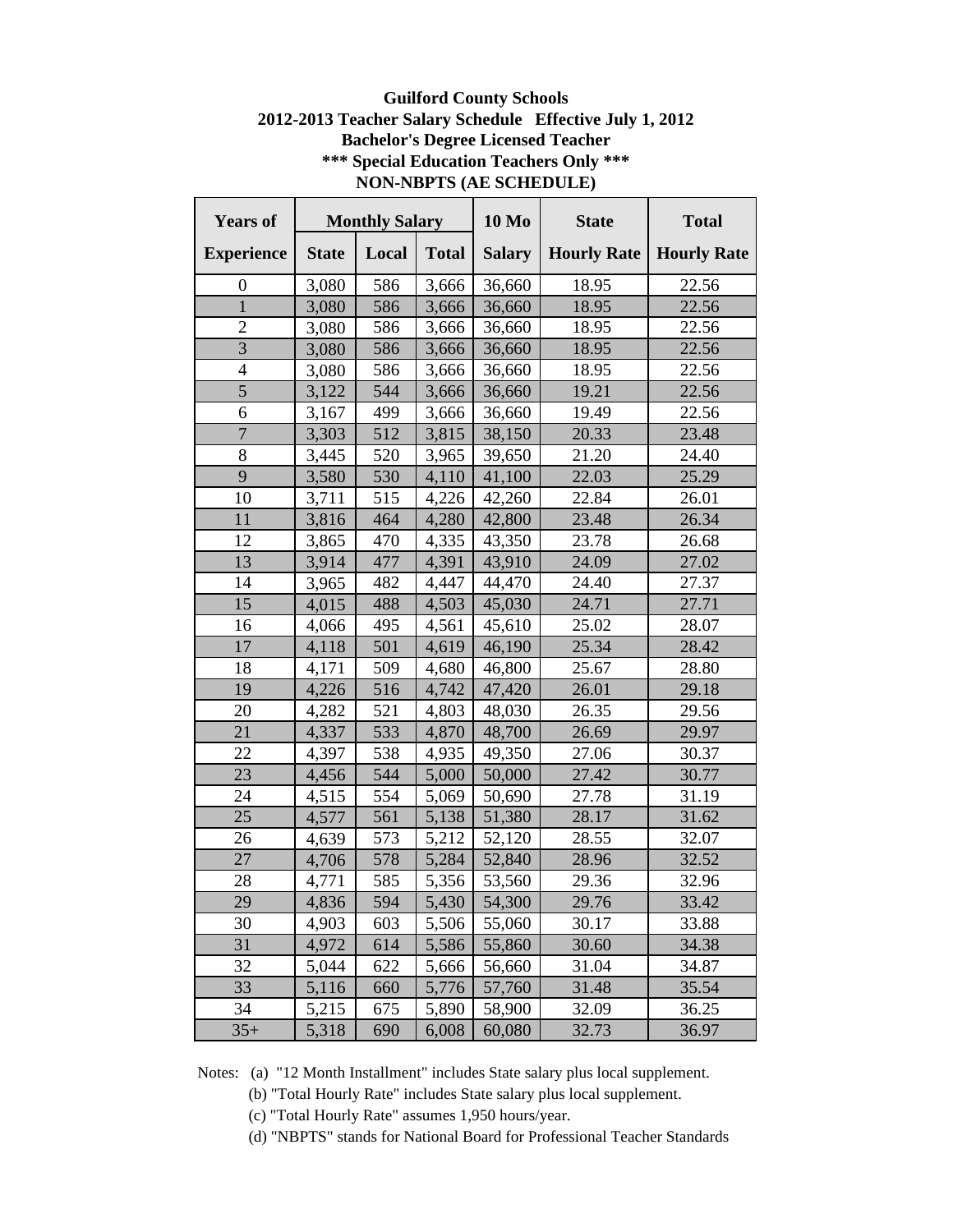### **Guilford County Schools 2012-2013 Teacher Salary Schedule Effective July 1, 2012 Master's Degree Licensed Teacher \*\*\* Special Education Teachers Only \*\*\* NON-NBPTS (ME SCHEDULE)**

| <b>Years of</b>   |              | <b>Monthly Salary</b> |              | <b>10 Mo</b>  | <b>State</b>       | <b>Total</b>       |
|-------------------|--------------|-----------------------|--------------|---------------|--------------------|--------------------|
| <b>Experience</b> | <b>State</b> | Local                 | <b>Total</b> | <b>Salary</b> | <b>Hourly Rate</b> | <b>Hourly Rate</b> |
| $\boldsymbol{0}$  | 3,388        | 645                   | 4,033        | 40,330        | 20.85              | 24.82              |
| $\overline{1}$    | 3,388        | 645                   | 4,033        | 40,330        | 20.85              | 24.82              |
| $\overline{c}$    | 3,388        | 645                   | 4,033        | 40,330        | 20.85              | 24.82              |
| $\overline{3}$    | 3,388        | 645                   | 4,033        | 40,330        | 20.85              | 24.82              |
| $\overline{4}$    | 3,388        | 645                   | 4,033        | 40,330        | 20.85              | 24.82              |
| $\overline{5}$    | 3,434        | 599                   | 4,033        | 40,330        | 21.13              | 24.82              |
| 6                 | 3,484        | 549                   | 4,033        | 40,330        | 21.44              | 24.82              |
| $\overline{7}$    | 3,633        | 564                   | 4,197        | 41,970        | 22.36              | 25.83              |
| 8                 | 3,790        | 571                   | 4,361        | 43,610        | 23.32              | 26.84              |
| 9                 | 3,938        | 583                   | 4,521        | 45,210        | 24.23              | 27.82              |
| 10                | 4,082        | 567                   | 4,649        | 46,490        | 25.12              | 28.61              |
| 11                | 4,198        | 511                   | 4,709        | 47,090        | 25.83              | 28.98              |
| 12                | 4,252        | 516                   | 4,768        | 47,680        | 26.17              | 29.34              |
| 13                | 4,305        | 526                   | 4,831        | 48,310        | 26.49              | 29.73              |
| 14                | 4,362        | 530                   | 4,892        | 48,920        | 26.84              | 30.10              |
| 15                | 4,417        | 537                   | 4,954        | 49,540        | 27.18              | 30.49              |
| 16                | 4,473        | 544                   | 5,017        | 50,170        | 27.53              | 30.87              |
| 17                | 4,530        | 551                   | 5,081        | 50,810        | 27.88              | 31.27              |
| 18                | 4,588        | 561                   | 5,149        | 51,490        | 28.23              | 31.69              |
| 19                | 4,649        | 567                   | 5,216        | 52,160        | 28.61              | 32.10              |
| 20                | 4,710        | 574                   | 5,284        | 52,840        | 28.98              | 32.52              |
| 21                | 4,771        | 586                   | 5,357        | 53,570        | 29.36              | 32.97              |
| 22                | 4,837        | 592                   | 5,429        | 54,290        | 29.77              | 33.41              |
| 23                | 4,902        | 599                   | 5,501        | 55,010        | 30.17              | 33.85              |
| 24                | 4,967        | 609                   | 5,576        | 55,760        | 30.57              | 34.31              |
| 25                | 5,035        | 617                   | 5,652        | 56,520        | 30.98              | 34.78              |
| 26                | 5,103        | 631                   | 5,734        | 57,340        | 31.40              | 35.29              |
| 27                | 5,177        | 635                   | 5,812        | 58,120        | 31.86              | 35.77              |
| 28                | 5,248        | 644                   | 5,892        | 58,920        | 32.30              | 36.26              |
| 29                | 5,320        | 653                   | 5,973        | 59,730        | 32.74              | 36.76              |
| 30                | 5,393        | 664                   | 6,057        | 60,570        | 33.19              | 37.27              |
| 31                | 5,469        | 675                   | 6,144        | 61,440        | 33.66              | 37.81              |
| 32                | 5,548        | 685                   | 6,233        | 62,330        | 34.14              | 38.36              |
| 33                | 5,628        | 726                   | 6,354        | 63,540        | 34.63              | 39.10              |
| 34                | 5,737        | 742                   | 6,479        | 64,790        | 35.30              | 39.87              |
| $35+$             | 5,850        | 759                   | 6,609        | 66,090        | 36.00              | 40.67              |

Notes: (a) "12 Month Installment" includes State salary plus local supplement.

(b) "Total Hourly Rate" includes State salary plus local supplement.

(c) "Total Hourly Rate" assumes 1,950 hours/year.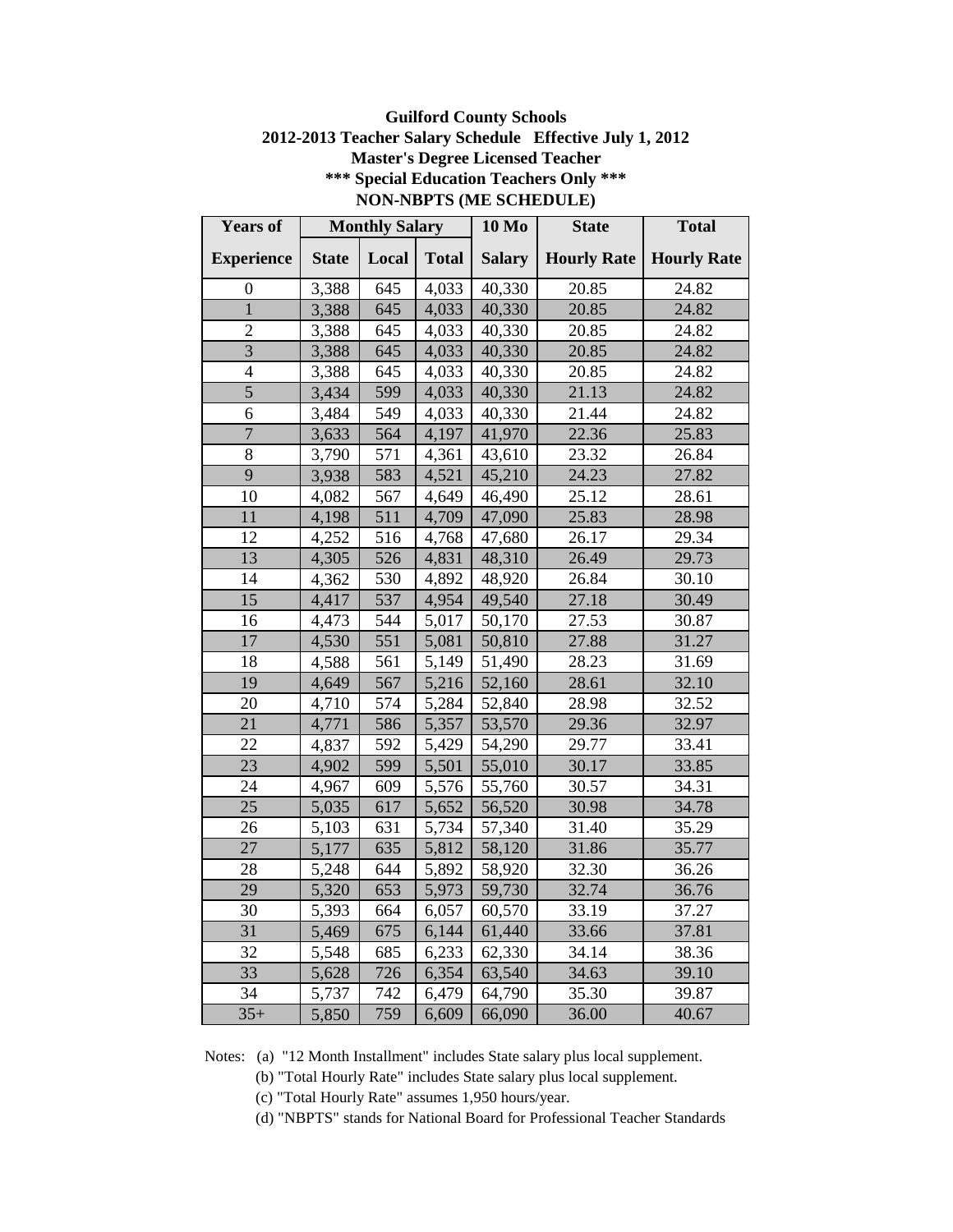### **Guilford County Schools 2012-2013 Teacher Salary Schedule Effective July 1, 2012 Advanced License Holders \*\*\* Special Education Teachers Only \*\*\* NON-NBPTS (MSE SCHEDULE)**

| <b>Years of</b>   |              | <b>Monthly Salary</b> |              | <b>10 Mo</b>  | <b>State</b>       | <b>Total</b>       |
|-------------------|--------------|-----------------------|--------------|---------------|--------------------|--------------------|
| <b>Experience</b> | <b>State</b> | Local                 | <b>Total</b> | <b>Salary</b> | <b>Hourly Rate</b> | <b>Hourly Rate</b> |
| $\overline{0}$    | 3,514        | 658                   | 4,172        | 41,720        | 21.62              | 25.67              |
| $\mathbf{1}$      | 3,514        | 658                   | 4,172        | 41,720        | 21.62              | 25.67              |
| $\overline{2}$    | 3,514        | 658                   | 4,172        | 41,720        | 21.62              | 25.67              |
| 3                 | 3,514        | 658                   | 4,172        | 41,720        | 21.62              | 25.67              |
| $\overline{4}$    | 3,514        | 658                   | 4,172        | 41,720        | 21.62              | 25.67              |
| 5                 | 3,560        | 612                   | 4,172        | 41,720        | 21.91              | 25.67              |
| 6                 | 3,610        | 562                   | 4,172        | 41,720        | 22.22              | 25.67              |
| $\overline{7}$    | 3,759        | 578                   | 4,337        | 43,370        | 23.13              | 26.69              |
| 8                 | 3,916        | 585                   | 4,501        | 45,010        | 24.10              | 27.70              |
| 9                 | 4,064        | 596                   | 4,660        | 46,600        | 25.01              | 28.68              |
| 10                | 4,208        | 581                   | 4,789        | 47,890        | 25.90              | 29.47              |
| 11                | 4,324        | 525                   | 4,849        | 48,490        | 26.61              | 29.84              |
| 12                | 4,378        | 529                   | 4,907        | 49,070        | 26.94              | 30.20              |
| 13                | 4,431        | 539                   | 4,970        | 49,700        | 27.27              | 30.58              |
| 14                | 4,488        | 543                   | 5,031        | 50,310        | 27.62              | 30.96              |
| 15                | 4,543        | 550                   | 5,093        | 50,930        | 27.96              | 31.34              |
| 16                | 4,599        | 558                   | 5,157        | 51,570        | 28.30              | 31.74              |
| 17                | 4,656        | 565                   | 5,221        | 52,210        | 28.65              | 32.13              |
| 18                | 4,714        | 574                   | 5,288        | 52,880        | 29.01              | 32.54              |
| 19                | 4,775        | 581                   | 5,356        | 53,560        | 29.38              | 32.96              |
| 20                | 4,836        | 587                   | 5,423        | 54,230        | 29.76              | 33.37              |
| 21                | 4,897        | 600                   | 5,497        | 54,970        | 30.14              | 33.83              |
| 22                | 4,963        | 606                   | 5,569        | 55,690        | 30.54              | 34.27              |
| 23                | 5,028        | 612                   | 5,640        | 56,400        | 30.94              | 34.71              |
| 24                | 5,093        | 623                   | 5,716        | 57,160        | 31.34              | 35.18              |
| 25                | 5,161        | 630                   | 5,791        | 57,910        | 31.76              | 35.64              |
| 26                | 5,229        | 644                   | 5,873        | 58,730        | 32.18              | 36.14              |
| 27                | 5,303        | 649                   | 5,952        | 59,520        | 32.63              | 36.63              |
| 28                | 5,374        | 657                   | 6,031        | 60,310        | 33.07              | 37.11              |
| 29                | 5,446        | 666                   | 6,112        | 61,120        | 33.51              | 37.61              |
| 30                | 5,519        | 677                   | 6,196        | 61,960        | 33.96              | 38.13              |
| 31                | 5,595        | 689                   | 6,284        | 62,840        | 34.43              | 38.67              |
| 32                | 5,674        | 699                   | 6,373        | 63,730        | 34.92              | 39.22              |
| 33                | 5,754        | 739                   | 6,493        | 64,930        | 35.41              | 39.96              |
| 34                | 5,863        | 755                   | 6,618        | 66,180        | 36.08              | 40.73              |
| $35+$             | 5,976        | 774                   | 6,750        | 67,500        | 36.78              | 41.54              |

Notes: (a) "12 Month Installment" includes State salary plus local supplement.

(b) "Total Hourly Rate" includes State salary plus local supplement.

(c) "Total Hourly Rate" assumes 1,950 hours/year.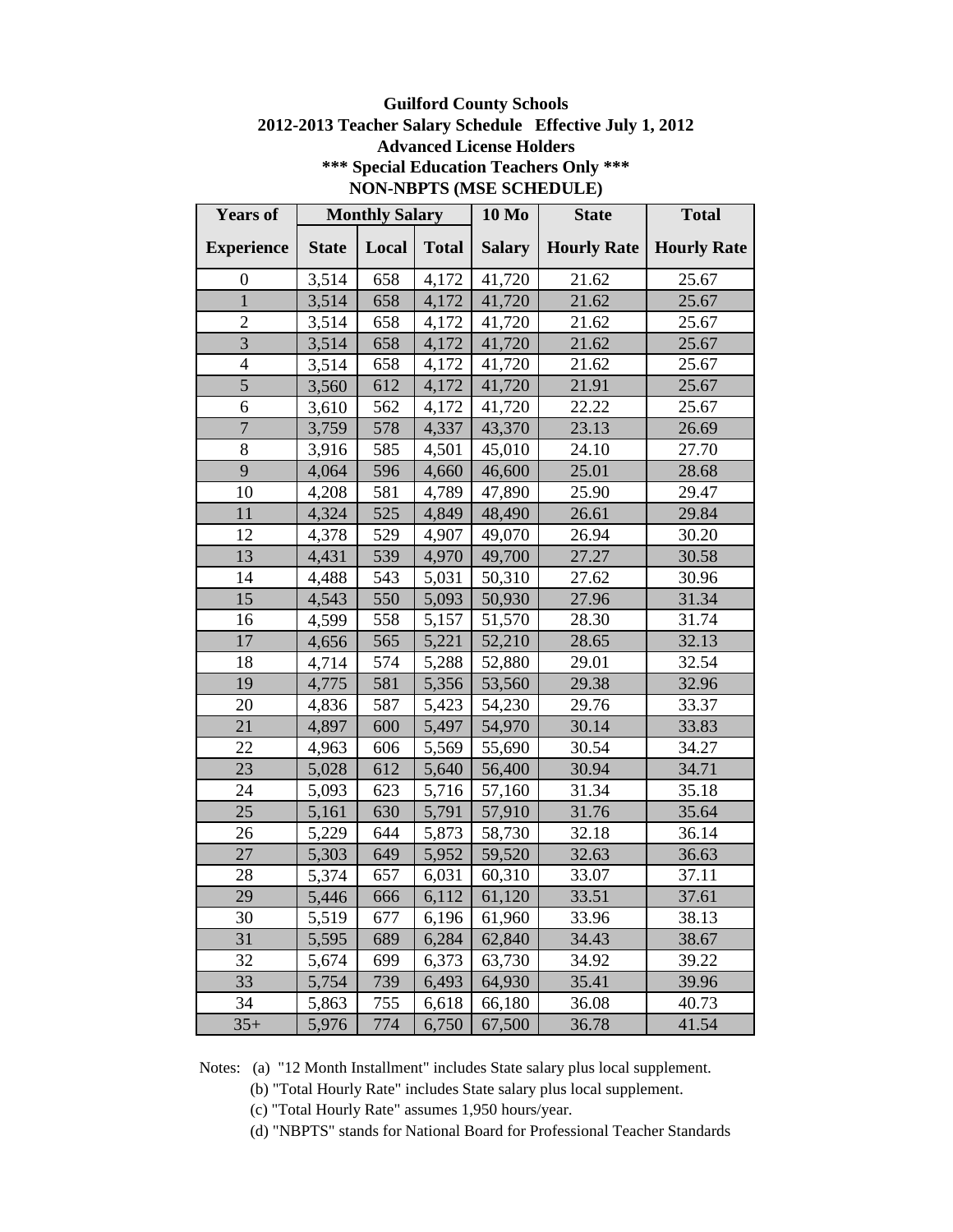### **Guilford County Schools 2012-2013 Teacher Salary Schedule Effective July 1, 2012 Doctorate License Holders \*\*\* Special Education Teachers Only \*\*\* NON-NBPTS (MDE SCHEDULE)**

| <b>Years of</b>   |              | <b>Monthly Salary</b> |              | <b>10 Mo</b>  | <b>State</b>       | <b>Total</b>       |
|-------------------|--------------|-----------------------|--------------|---------------|--------------------|--------------------|
| <b>Experience</b> | <b>State</b> | Local                 | <b>Total</b> | <b>Salary</b> | <b>Hourly Rate</b> | <b>Hourly Rate</b> |
| $\overline{0}$    | 3,641        | 672                   | 4,313        | 43,130        | 22.41              | 26.54              |
| $\mathbf{1}$      | 3,641        | 672                   | 4,313        | 43,130        | 22.41              | 26.54              |
| $\overline{2}$    | 3,641        | 672                   | 4,313        | 43,130        | 22.41              | 26.54              |
| $\overline{3}$    | 3,641        | 672                   | 4,313        | 43,130        | 22.41              | 26.54              |
| 4                 | 3,641        | 672                   | 4,313        | 43,130        | 22.41              | 26.54              |
| 5                 | 3,687        | 626                   | 4,313        | 43,130        | 22.69              | 26.54              |
| 6                 | 3,737        | 576                   | 4,313        | 43,130        | 23.00              | 26.54              |
| $\overline{7}$    | 3,886        | 592                   | 4,478        | 44,780        | 23.91              | 27.56              |
| 8                 | 4,043        | 599                   | 4,642        | 46,420        | 24.88              | 28.57              |
| 9                 | 4,191        | 610                   | 4,801        | 48,010        | 25.79              | 29.54              |
| 10                | 4,335        | 594                   | 4,929        | 49,290        | 26.68              | 30.33              |
| 11                | 4,451        | 538                   | 4,989        | 49,890        | 27.39              | 30.70              |
| 12                | 4,505        | 543                   | 5,048        | 50,480        | 27.72              | 31.06              |
| 13                | 4,558        | 553                   | 5,111        | 51,110        | 28.05              | 31.45              |
| 14                | 4,615        | 557                   | 5,172        | 51,720        | 28.40              | 31.83              |
| 15                | 4,670        | 564                   | 5,234        | 52,340        | 28.74              | 32.21              |
| 16                | 4,726        | 571                   | 5,297        | 52,970        | 29.08              | 32.60              |
| 17                | 4,783        | 578                   | 5,361        | 53,610        | 29.43              | 32.99              |
| 18                | 4,841        | 588                   | 5,429        | 54,290        | 29.79              | 33.41              |
| 19                | 4,902        | 595                   | 5,497        | 54,970        | 30.17              | 33.83              |
| 20                | 4,963        | 601                   | 5,564        | 55,640        | 30.54              | 34.24              |
| 21                | 5,024        | 613                   | 5,637        | 56,370        | 30.92              | 34.69              |
| 22                | 5,090        | 619                   | 5,709        | 57,090        | 31.32              | 35.13              |
| 23                | 5,155        | 626                   | 5,781        | 57,810        | 31.72              | 35.58              |
| 24                | 5,220        | 636                   | 5,856        | 58,560        | 32.12              | 36.04              |
| 25                | 5,288        | 644                   | 5,932        | 59,320        | 32.54              | 36.50              |
| 26                | 5,356        | 658                   | 6,014        | 60,140        | 32.96              | 37.01              |
| 27                | 5,430        | 662                   | 6,092        | 60,920        | 33.42              | 37.49              |
| 28                | 5,501        | 671                   | 6,172        | 61,720        | 33.85              | 37.98              |
| 29                | 5,573        | 680                   | 6,253        | 62,530        | 34.30              | 38.48              |
| 30                | 5,646        | 691                   | 6,337        | 63,370        | 34.74              | 39.00              |
| 31                | 5,722        | 703                   | 6,425        | 64,250        | 35.21              | 39.54              |
| 32                | 5,801        | 712                   | 6,513        | 65,130        | 35.70              | 40.08              |
| 33                | 5,881        | 753                   | 6,634        | 66,340        | 36.19              | 40.82              |
| 34                | 5,990        | 769                   | 6,759        | 67,590        | 36.86              | 41.59              |
| $35+$             | 6,103        | 791                   | 6,894        | 68,940        | 37.56              | 42.42              |

- (b) "Total Hourly Rate" includes State salary plus local supplement.
- (c) "Total Hourly Rate" assumes 1,950 hours/year.
- (d) "NBPTS" stands for National Board for Professional Teacher Standards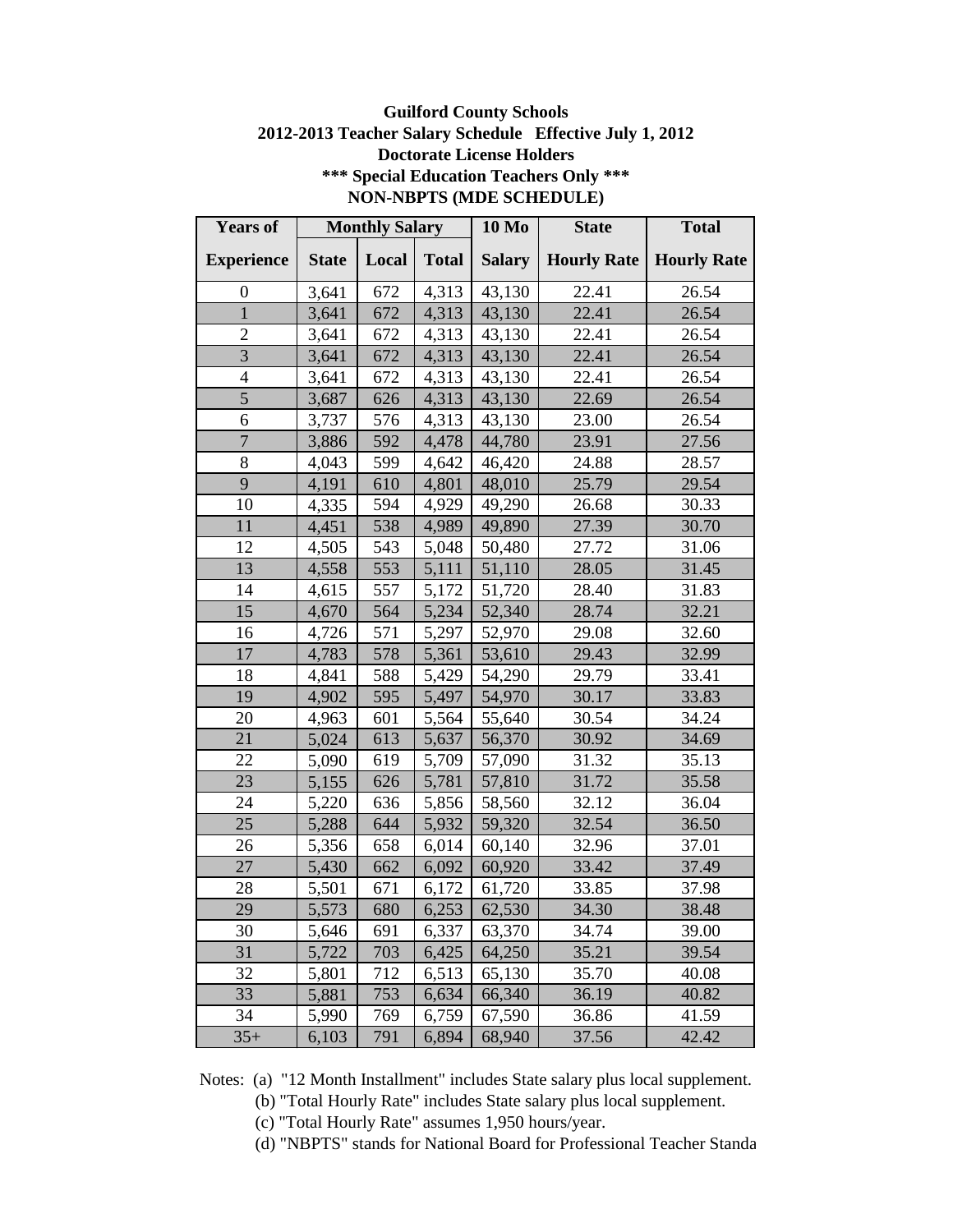# **Guilford County Schools 2012-2013 Teacher Salary Schedule Effective July 1, 2012 Bachelor's Degree Licensed Teacher \*\*\* Special Education Teachers Only \*\*\* NBPTS (NAE SCHEDULE)**

| <b>Years of</b>   | <b>Monthly Salary</b> |       | <b>10 Mo</b> | <b>State</b>  | <b>Total</b>       |                    |
|-------------------|-----------------------|-------|--------------|---------------|--------------------|--------------------|
| <b>Experience</b> | <b>State</b>          | Local | <b>Total</b> | <b>Salary</b> | <b>Hourly Rate</b> | <b>Hourly Rate</b> |
| $\boldsymbol{0}$  | N/A                   | N/A   | N/A          | N/A           | N/A                | N/A                |
| $\mathbf{1}$      | N/A                   | N/A   | N/A          | N/A           | N/A                | N/A                |
| $\overline{2}$    | $\rm N/A$             | N/A   | $\rm N/A$    | N/A           | N/A                | N/A                |
| 3                 | 3,450                 | 435   | 3,885        | 38,850        | 21.23              | 23.91              |
| $\overline{4}$    | 3,450                 | 440   | 3,890        | 38,900        | 21.23              | 23.94              |
| 5                 | 3,497                 | 398   | 3,895        | 38,950        | 21.52              | 23.97              |
| 6                 | 3,547                 | 515   | 4,062        | 40,620        | 21.83              | 25.00              |
| $\overline{7}$    | 3,699                 | 529   | 4,228        | 42,280        | 22.76              | 26.02              |
| 8                 | 3,858                 | 537   | 4,395        | 43,950        | 23.74              | 27.05              |
| 9                 | 4,010                 | 545   | 4,555        | 45,550        | 24.68              | 28.03              |
| 10                | 4,156                 | 528   | 4,684        | 46,840        | 25.58              | 28.82              |
| 11                | 4,274                 | 470   | 4,744        | 47,440        | 26.30              | 29.19              |
| 12                | 4,329                 | 476   | 4,805        | 48,050        | 26.64              | 29.57              |
| 13                | 4,384                 | 483   | 4,867        | 48,670        | 26.98              | 29.95              |
| 14                | 4,441                 | 488   | 4,929        | 49,290        | 27.33              | 30.33              |
| 15                | 4,497                 | 494   | 4,991        | 49,910        | 27.67              | 30.71              |
| 16                | 4,554                 | 501   | 5,055        | 50,550        | 28.02              | 31.11              |
| 17                | 4,612                 | 508   | 5,120        | 51,200        | 28.38              | 31.51              |
| 18                | 4,672                 | 515   | 5,187        | 51,870        | 28.75              | 31.92              |
| 19                | 4,733                 | 523   | 5,256        | 52,560        | 29.13              | 32.34              |
| 20                | 4,796                 | 527   | 5,323        | 53,230        | 29.51              | 32.76              |
| 21                | 4,857                 | 541   | 5,398        | 53,980        | 29.89              | 33.22              |
| 22                | 4,925                 | 545   | 5,470        | 54,700        | 30.31              | 33.66              |
| 23                | 4,991                 | 551   | 5,542        | 55,420        | 30.71              | 34.10              |
| 24                | 5,057                 | 561   | 5,618        | 56,180        | 31.12              | 34.57              |
| 25                | 5,126                 | 569   | 5,695        | 56,950        | 31.54              | 35.05              |
| 26                | 5,196                 | 581   | 5,777        | 57,770        | 31.98              | 35.55              |
| $\overline{27}$   | 5,271                 | 586   | 5,857        | 58,570        | 32.44              | 36.04              |
| 28                | 5,344                 | 592   | 5,936        | 59,360        | 32.89              | 36.53              |
| 29                | 5,416                 | 602   | 6,018        | 60,180        | 33.33              | 37.03              |
| 30                | 5,491                 | 612   | 6,103        | 61,030        | 33.79              | 37.56              |
| 31                | 5,569                 | 622   | 6,191        | 61,910        | 34.27              | 38.10              |
| 32                | 5,649                 | 631   | 6,280        | 62,800        | 34.76              | 38.65              |
| 33                | 5,730                 | 672   | 6,402        | 64,020        | 35.26              | 39.40              |
| 34                | 5,841                 | 687   | 6,528        | 65,280        | 35.94              | 40.17              |
| $35+$             | 5,956                 | 703   | 6,659        | 66,590        | 36.65              | 40.98              |

Notes: (a) "12 Month Installment" includes State salary plus local supplement.

(b) "Total Hourly Rate" includes State salary plus local supplement.

(c) "Total Hourly Rate" assumes 1,950 hours/year.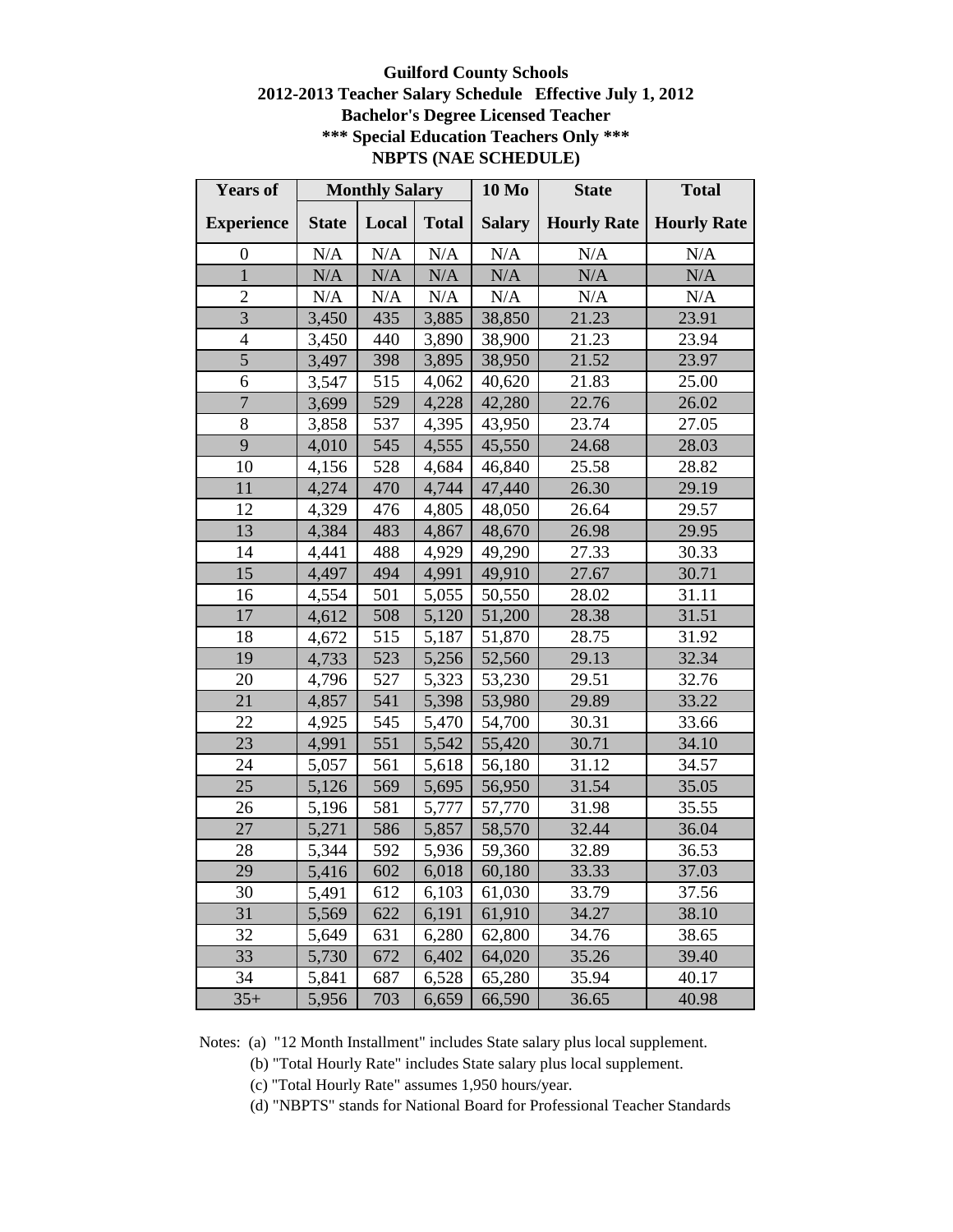#### **Guilford County Schools 2012-2013 Teacher Salary Schedule Effective July 1, 2012 Master's Degree Licensed Teacher \*\*\* Special Education Teachers Only \*\*\* NBPTS (NME SCHEDULE)**

| <b>Years of</b>   | <b>Monthly Salary</b> |       | <b>10 Mo</b>   | <b>State</b>        | <b>Total</b>       |                    |
|-------------------|-----------------------|-------|----------------|---------------------|--------------------|--------------------|
| <b>Experience</b> | <b>State</b>          | Local | <b>Total</b>   | <b>Salary</b>       | <b>Hourly Rate</b> | <b>Hourly Rate</b> |
| $\boldsymbol{0}$  | N/A                   | N/A   | N/A            | N/A                 | N/A                | N/A                |
| $\overline{1}$    | N/A                   | N/A   | N/A            | N/A                 | N/A                | N/A                |
| $\overline{2}$    | N/A                   | N/A   | N/A            | N/A                 | N/A                | N/A                |
| $\overline{3}$    | 3,795                 | 479   | 4,274          | 42,740              | 23.35              | 26.30              |
| $\overline{4}$    | 3,795                 | 484   | 4,279          | 42,790              | 23.35              | 26.33              |
| $\overline{5}$    | 3,846                 | 439   | 4,285          | 42,850              | 23.67              | 26.37              |
| $\overline{6}$    | 3,902                 | 567   | 4,469          | 44,690              | 24.01              | 27.50              |
| 7                 | 4,069                 | 583   | 4,652          | 46,520              | 25.04              | 28.63              |
| $\overline{8}$    | 4,245                 | 589   | 4,834          | 48,340              | 26.12              | 29.75              |
| 9                 | 4,411                 | 600   | 5,011          | 50,110              | 27.14              | 30.84              |
| 10                | 4,572                 | 581   | 5,153          | 51,530              | 28.14              | 31.71              |
| $\overline{11}$   | 4,702                 | 517   | 5,219          | 52,190              | 28.94              | 32.12              |
| 12                | 4,762                 | 523   | 5,285          | 52,850              | 29.30              | 32.52              |
| 13                | 4,822                 | 532   | 5,354          | 53,540              | 29.67              | 32.95              |
| 14                | 4,885                 | 537   | 5,422          | 54,220              | 30.06              | 33.37              |
| $\overline{15}$   | 4,947                 | 544   | $\sqrt{5,491}$ | 54,910              | 30.44              | 33.79              |
| 16                | 5,010                 | 551   | 5,561          | $\overline{55,610}$ | 30.83              | 34.22              |
| 17                | 5,074                 | 558   | 5,632          | 56,320              | 31.22              | 34.66              |
| 18                | 5,139                 | 568   | 5,707          | 57,070              | 31.62              | 35.12              |
| 19                | 5,207                 | 574   | 5,781          | 57,810              | 32.04              | 35.58              |
| 20                | 5,275                 | 582   | 5,857          | 58,570              | 32.46              | 36.04              |
| 21                | 5,344                 | 593   | 5,937          | 59,370              | 32.89              | 36.54              |
| 22                | 5,417                 | 600   | 6,017          | 60,170              | 33.34              | 37.03              |
| 23                | 5,490                 | 607   | 6,097          | 60,970              | 33.78              | 37.52              |
| 24                | 5,563                 | 617   | 6,180          | 61,800              | 34.23              | 38.03              |
| 25                | 5,639                 | 625   | 6,264          | 62,640              | 34.70              | 38.55              |
| 26                | 5,715                 | 640   | 6,355          | 63,550              | 35.17              | 39.11              |
| 27                | 5,798                 | 644   | 6,442          | 64,420              | 35.68              | 39.64              |
| 28                | 5,878                 | 652   | 6,530          | 65,300              | 36.17              | 40.18              |
| 29                | 5,958                 | 662   | 6,620          | 66,200              | 36.66              | 40.74              |
| 30                | 6,040                 | 673   | 6,713          | 67,130              | 37.17              | 41.31              |
| 31                | 6,125                 | 685   | 6,810          | 68,100              | 37.69              | 41.91              |
| 32                | 6,214                 | 694   | 6,908          | 69,080              | 38.24              | 42.51              |
| 33                | 6,303                 | 739   | 7,042          | 70,420              | 38.79              | 43.34              |
| 34                | 6,425                 | 756   | 7,181          | 71,810              | 39.54              | 44.19              |
| $35+$             | 6,552                 | 773   | 7,325          | 73,250              | 40.32              | 45.08              |

Notes: (a) "12 Month Installment" includes State salary plus local supplement.

(b) "Total Hourly Rate" includes State salary plus local supplement.

(c) "Total Hourly Rate" assumes 1,950 hours/year.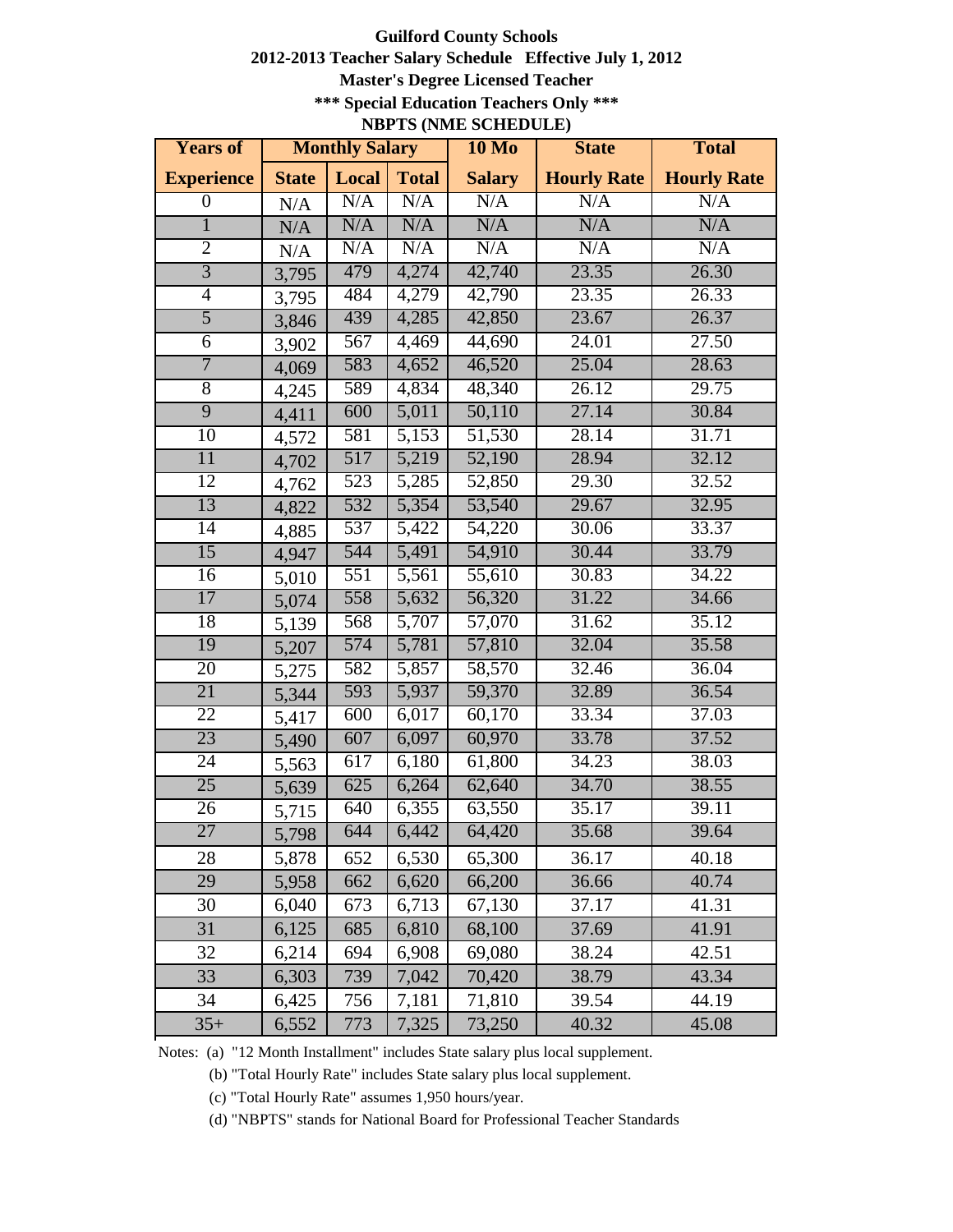### **Guilford County Schools 2012-2013 Teacher Salary Schedule Effective July 1, 2012 Advanced License Holders \*\*\* Special Education Teachers Only \*\*\* NBPTS (NSE SCHEDULE)**

| <b>Years of</b>   | <b>Monthly Salary</b> |       | <b>10 Mo</b> | <b>State</b>  | <b>Total</b>       |                    |
|-------------------|-----------------------|-------|--------------|---------------|--------------------|--------------------|
| <b>Experience</b> | <b>State</b>          | Local | <b>Total</b> | <b>Salary</b> | <b>Hourly Rate</b> | <b>Hourly Rate</b> |
| $\overline{0}$    | N/A                   | N/A   | N/A          | N/A           | N/A                | N/A                |
| $\mathbf{1}$      | N/A                   | N/A   | N/A          | N/A           | N/A                | N/A                |
| $\overline{2}$    | N/A                   | N/A   | N/A          | N/A           | N/A                | N/A                |
| $\overline{3}$    | 3,921                 | 493   | 4,414        | 44,140        | 24.13              | 27.16              |
| $\overline{4}$    | 3,921                 | 498   | 4,419        | 44,190        | 24.13              | 27.19              |
| $\overline{5}$    | 3,972                 | 453   | 4,425        | 44,250        | 24.44              | 27.23              |
| 6                 | 4,028                 | 580   | 4,608        | 46,080        | 24.79              | 28.36              |
| $\overline{7}$    | 4,195                 | 597   | 4,792        | 47,920        | 25.82              | 29.49              |
| 8                 | 4,371                 | 603   | 4,974        | 49,740        | 26.90              | 30.61              |
| 9                 | 4,537                 | 613   | 5,150        | 51,500        | 27.92              | 31.69              |
| 10                | 4,698                 | 595   | 5,293        | 52,930        | 28.91              | 32.57              |
| 11                | 4,828                 | 531   | 5,359        | 53,590        | 29.71              | 32.98              |
| 12                | 4,888                 | 536   | 5,424        | 54,240        | 30.08              | 33.38              |
| 13                | 4,948                 | 545   | 5,493        | 54,930        | 30.45              | 33.80              |
| 14                | 5,011                 | 550   | 5,561        | 55,610        | 30.84              | 34.22              |
| 15                | 5,073                 | 557   | 5,630        | 56,300        | 31.22              | 34.65              |
| 16                | 5,136                 | 565   | 5,701        | 57,010        | 31.61              | 35.08              |
| 17                | 5,200                 | 572   | 5,772        | 57,720        | 32.00              | 35.52              |
| 18                | 5,265                 | 581   | 5,846        | 58,460        | 32.40              | 35.98              |
| 19                | 5,333                 | 588   | 5,921        | 59,210        | 32.82              | 36.44              |
| 20                | 5,401                 | 595   | 5,996        | 59,960        | 33.24              | 36.90              |
| 21                | 5,470                 | 607   | 6,077        | 60,770        | 33.66              | 37.40              |
| 22                | 5,543                 | 614   | 6,157        | 61,570        | 34.11              | 37.89              |
| 23                | 5,616                 | 620   | 6,236        | 62,360        | 34.56              | 38.38              |
| 24                | 5,689                 | 631   | 6,320        | 63,200        | 35.01              | 38.89              |
| 25                | 5,765                 | 638   | 6,403        | 64,030        | 35.48              | 39.40              |
| 26                | 5,841                 | 653   | 6,494        | 64,940        | 35.94              | 39.96              |
| 27                | 5,924                 | 658   | 6,582        | 65,820        | 36.46              | 40.50              |
| 28                | 6,004                 | 665   | 6,669        | 66,690        | 36.95              | 41.04              |
| 29                | 6,084                 | 675   | 6,759        | 67,590        | 37.44              | 41.59              |
| 30                | 6,166                 | 686   | 6,852        | 68,520        | 37.94              | 42.17              |
| 31                | 6,251                 | 699   | 6,950        | 69,500        | 38.47              | 42.77              |
| 32                | 6,340                 | 708   | 7,048        | 70,480        | 39.02              | 43.37              |
| 33                | 6,429                 | 752   | 7,181        | 71,810        | 39.56              | 44.19              |
| 34                | 6,551                 | 769   | 7,320        | 73,810        | 40.62              | 45.42              |
| $35+$             | 6,678                 | 788   | 7,466        | 73,810        | 40.62              | 45.42              |

Notes: (a) "12 Month Installment" includes State salary plus local supplement.

(b) "Total Hourly Rate" includes State salary plus local supplement.

(c) "Total Hourly Rate" assumes 1,950 hours/year.